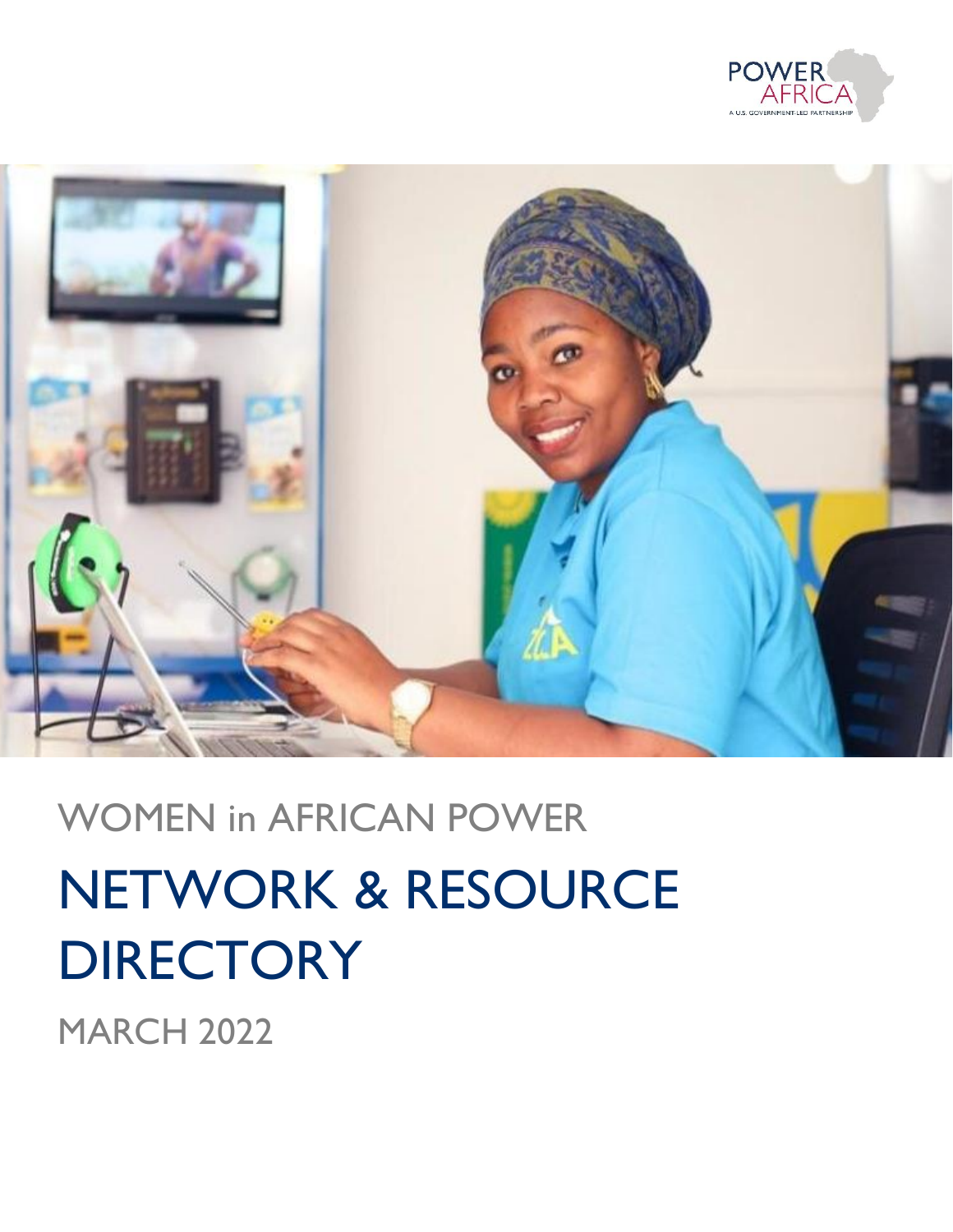# **TABLE OF CONTENTS**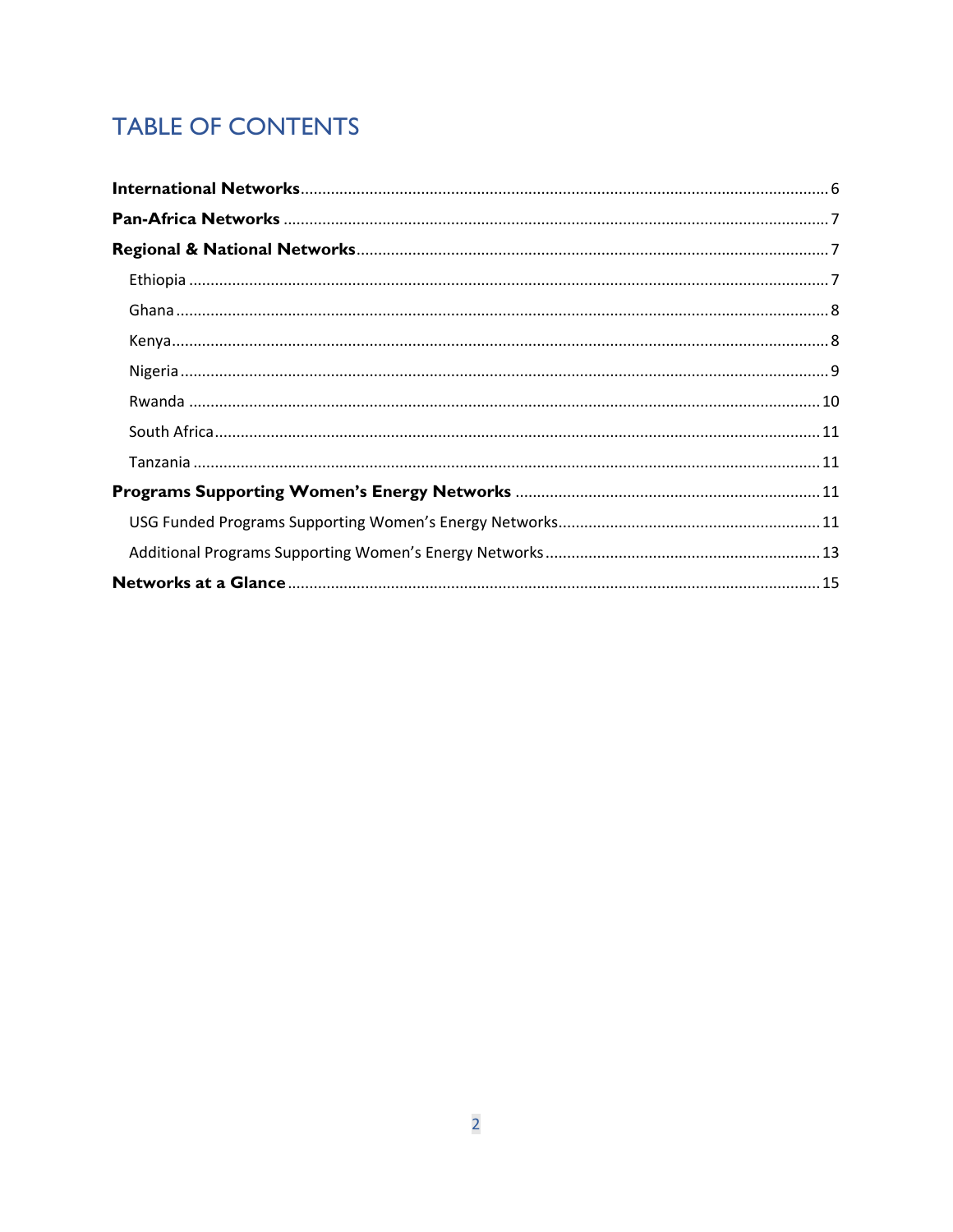# ACRONYMS

| <b>APWEN</b>     | African Women in Energy and Power                                      |
|------------------|------------------------------------------------------------------------|
| <b>ARE</b>       | Alliance for Rural Electrification                                     |
| <b>AWEaP</b>     | African Women in Energy and Power                                      |
| <b>AWEE</b>      | African Women Energy Entrepreneurs Framework                           |
| <b>AWEIK</b>     | Association of Women in Energy and Extractives in Kenya                |
| C <sub>3</sub> E | Clean Energy Education and Empowerment                                 |
| <b>EAEP</b>      | East Africa Energy Program                                             |
| <b>ECOWAS</b>    | Economic Community of West African States                              |
| <b>ECOWGEN</b>   | ECOWAS Program on Gender Mainstreaming in Energy Access                |
| <b>ECREE</b>     | ECOWAS Regional Centre for Renewable Energy and Energy Efficiency      |
| <b>ENERGIA</b>   | International Network on Gender and Sustainable Energy                 |
| <b>EWiEn</b>     | Ethiopian Women in Energy                                              |
| <b>GWNET</b>     | Global Women's Network for the Energy Transition                       |
| IEEE (WIE)       | Institute of Electrical and Electronics Engineers Women in Engineering |
| <b>MWE</b>       | Mozambique Women of Energy                                             |
| <b>NPSP</b>      | Nigeria Power Sector Program                                           |
| <b>SADC</b>      | Southern African Development Community                                 |
| SE4ALL           | Sustainable Energy for All                                             |
| <b>TaWoE</b>     | Tanzania Women in Energy Network                                       |
| <b>USAID</b>     | United States Agency for International Development                     |
| <b>WAEP</b>      | West Africa Energy Program                                             |
| <b>W4SECA</b>    | Women for Sustainable Energy and Climate                               |
| <b>WiAP</b>      | Women in African Power                                                 |
| <b>WIE</b>       | Women in Energy/Ghana                                                  |
| <b>WIEN</b>      | Women in Energy Network                                                |
| <b>WIRE</b>      | Women in Rwandan Energy                                                |
| <b>WOESA</b>     | Women in Oil and Energy South Africa                                   |
| W-REA            | Women in Renewable Energy in Africa                                    |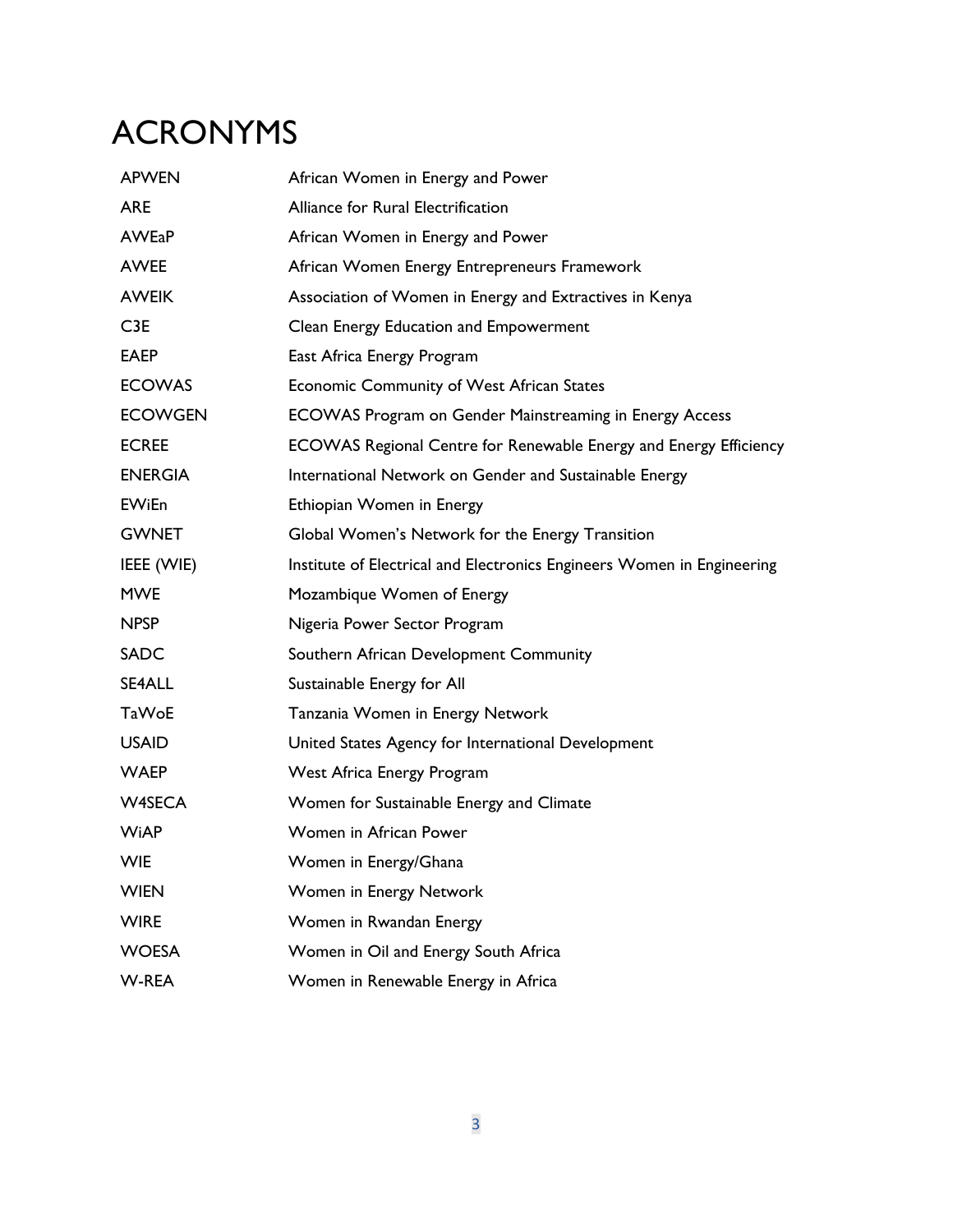# INTRODUCTION

# Dear Reader,

On behalf of Women in African Power (WiAP), I am delighted to present to you a compilation of programs, networks, and resources promoting women in the energy sector across the African continent. WiAP is a network of women and men active in the energy sector in Africa. Launched by USAID under Power Africa, the network is dedicated to advancing the role and representation of women within the energy sector across the continent. WiAP offers a regional platform for women's networking, information exchange, professional development, and exposure to new business opportunities. This directory aims to consolidate and disseminate information on women's energy networks and related programs to:

- 1) Increase awareness about the existence of women's energy networks
- 2) Promote network-to-network connections
- 3) Promote the services offered by women's energy networks

The networks included in this directory are not necessarily affiliated with Power Africa, nor does their inclusion imply an endorsement. Rather, the directory is intended to document existing, active networks promoting women's role in the energy sector. The contents draw from direct experience, consultations with WiAP members, and web-based research.

To be sure that the directory is accurate, comprehensive, and current, we invite you-its readers-to share your additions, corrections, and updates through sending an email to powerafrica@usaid.gov. We will formally update the directory twice a year for the next two years and published it on the WiAP website and promote it on the WiAP LinkedIn site.

This directory shines a light on a vital area of work for Power Africa, USAID, and, notably, on the work each of you does to advance women's representation in the energy sector.

Happy Networking!

Denise Mortimer, USAID Power Africa Gender Advisor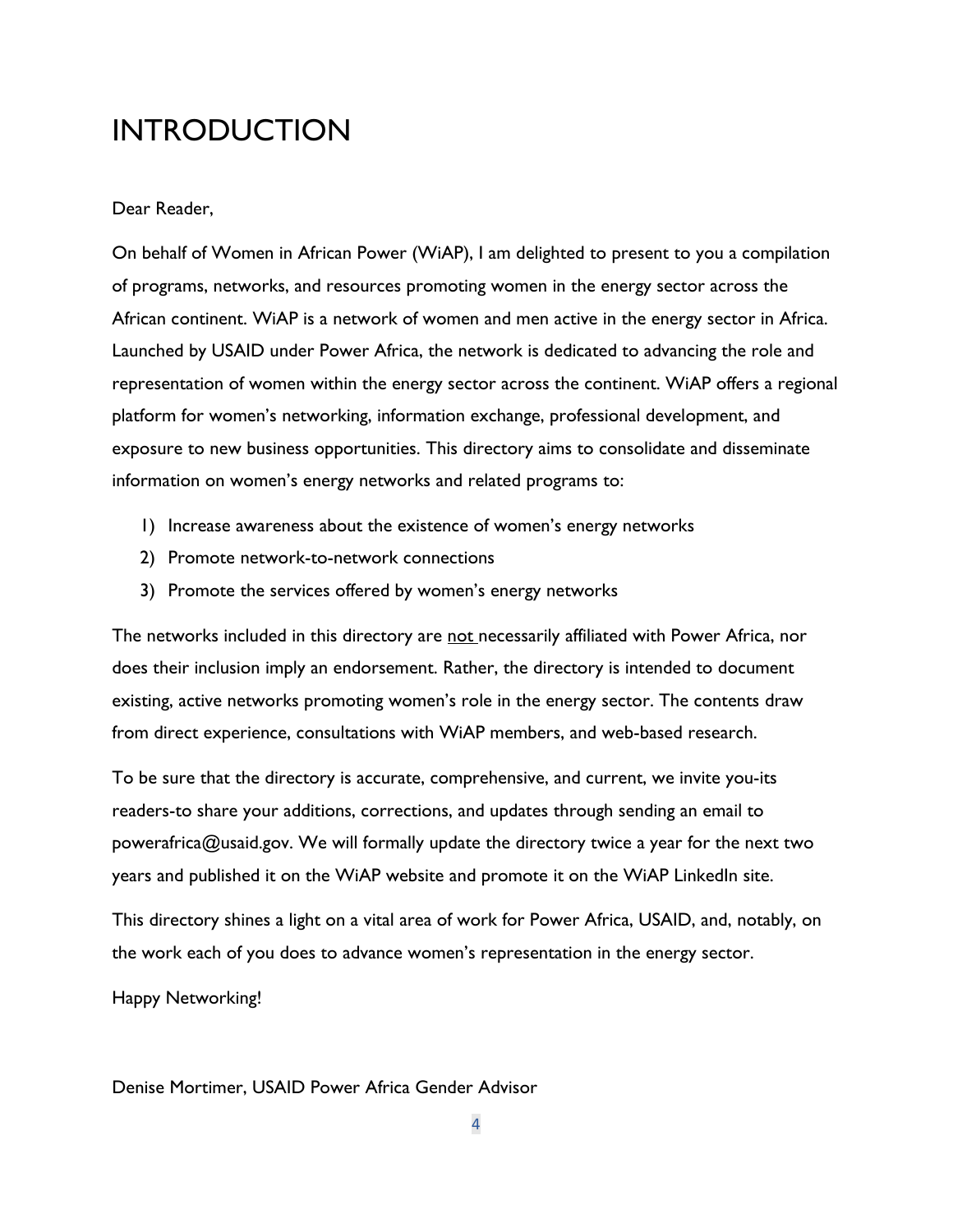# **DISCLAIMER**

The information in Power Africa's Women in African Power (WiAP) Directory of Networks is provided for informational purposes only. The inclusion of any resource in Power Africa's WiAP Directory of Networks does not constitute an official endorsement, recommendation, sponsorship, or approval by Power Africa or any other U.S. Government agency, their employees, contractors, or agents. Information in Power Africa's WiAP Directory of Networks (this "Directory") may be copied and distributed without permission. The information included in this Directory was drawn from direct experience, consultations with WiAP members, and web-based research. USAID cannot guarantee that the contents of this Directory are accurate or complete in all cases and at all times. USAID reserves the right to modify the information in this Directory at any time and undertakes no obligation to notify readers of updates or corrections.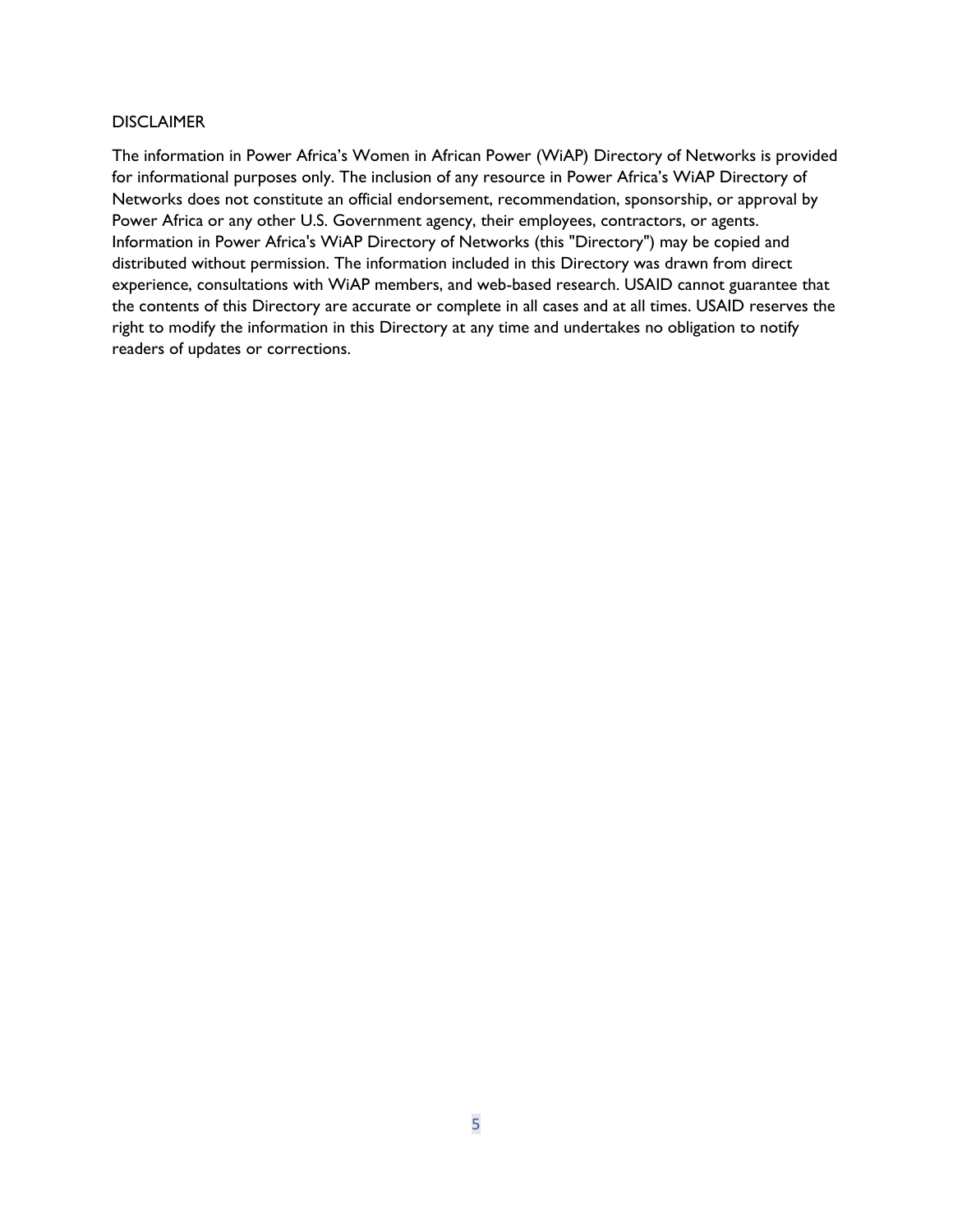# <span id="page-5-0"></span>**International Networks**

# [Global Women's Network for the Energy Transition](https://www.globalwomennet.org/)

Global Women's Network for the GWNET empowers women in energy through interdisciplinary networking, advocacy, training, coaching, and mentoring. GWNET seeks to address the current gender imbalances in the energy sector and to promote gender-sensitive action around the energy transition in all parts of the world. GWNET facilitates connections among women working in the fields of renewable energy and energy efficiency to advance the energy transition. [Dedicated events,](https://www.globalwomennet.org/events/) as well as a cuttingedge [women expert platform](https://www.globalwomennet.org/members/become-a-member/) with enhanced features, also encourage networking among GWNET members. Global Women's Network for the Energy Transition (GWNET) offers an annual global mentoring program for women working in the energy sector. The program is designed to accelerate the careers of women in junior/middle management positions in energy, support their pathway to leadership positions, and foster a global network of mentorship, knowledge-sharing, and empowerment.

# Institute of Electrical and Electronics Engineers Women in Engineering

Women in Engineering (WIE) is an affinity group of the IEEE (Institute of Electrical and Electronics Engineers). A non-profit organization, IEEE is the world's leading professional association for the advancement of technology and has over 420,000 members worldwide. The mission of IEEE WIE is to facilitate the global recruitment and retention of women in technical disciplines. IEEE WIE envisions a vibrant community of IEEE women and men collectively using their diverse talents to innovate for the benefit of humanity. IEEE WIE is one of the world's leaders in changing the face of engineering. WIE's global network connects nearly 20,000 members in over 100 countries to advance women in technology at all points in their life and career.

# [Women in Clean Energy](https://leaninenergy.chronus.com/p/p2/groups/245349/profile)

<span id="page-5-1"></span>The Women in Clean Energy special interest community is part of the [Lean In Energy network.](https://leaninenergy.org/) Women in Clean Energy focuses on 1) networking, mentoring, and development of social ties in the field of clean energy; 2) discussion of clean energy values and objectives and 3) tips for career advancement in the clean energy field; opportunities for promoting women in the field; sharing of information about positions, scholarships, events, workshops, etc. This community is for: a) women leaders in sustainability and clean energy that can be mentors for others and want to impact the world's clean energy priorities and agenda; b) women interested in promoting sustainability and clean energy because they are passionate about it and are looking for a creative platform where they can express, discuss, and advance their ideas with other like-minded women; and c) women students and young women professionals in the field that are looking to overcome obstacles they see facing them as women in this area through networking, sharing ideas and gaining access to career-advancement opportunities such as workshops, seminars, speaking opportunities, scholarships, etc.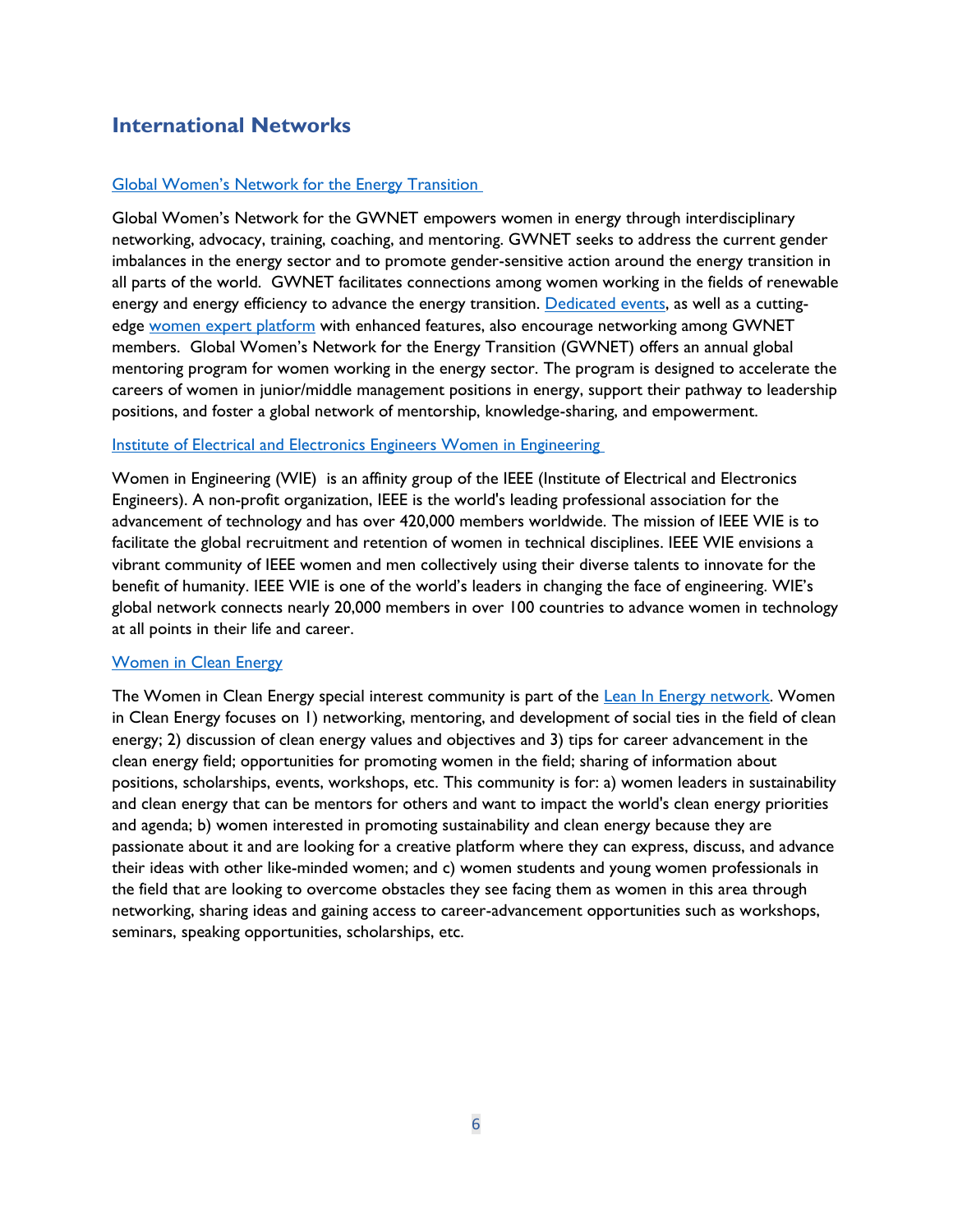# **Pan-Africa Networks**

# [African Women Energy Entrepreneurs Framework](http://aweef.theargeo.org/index.html)

AWEEF's main objective is to coordinate and implement the proposed solution action plans of the Libreville Outcome Statement and the decisions of the Africa Ministers for Environment while creating synergy and building upon existing similar and alternative mechanisms, systems, and networks on mutually agreed terms. This is to overcome the main barriers and challenges that hinder the establishment, growth, and development of women entrepreneurs in the energy sector in Africa.

# **[African Women in Energy and Power Nigeria](https://aweap.africa/)**

African Women in Energy and Power (AWEaP) is a non-profit established to accelerate African women entrepreneurs' participation in the Power and Energy sector. AWEaP is premised on the conviction that to eradicate energy poverty on the African continent, Africa needs commercially viable, multi-stakeholder driven initiatives that will ensure the meaningful economic participation of women. an initiative she founded to accelerate the participation of African Women Entrepreneurs in the full value chain of Power and Energy in Africa, and contribute towards addressing the continent's energy poverty. The organization has ten chapters in Africa.

# [Women in Energy Network](https://www.wienergynetwork.com/)

WIEN is an association established in 2020 to provide a platform for Women that work across the Energy Industry value chain; to network and build confidence and links to progress their careers or businesses.

# [Women in Renewable Energy in Africa](https://www.ifc.org/wps/wcm/connect/news_ext_content/ifc_external_corporate_site/news+and+events/news/energy2equal-africa)

W-REA, anticipated to be launched in 2020 under the IFC's Energy2Equal program, will be a network of professional women that intends to bring together high potential women in the sector to enhance their voice, representation, and leadership in the energy sector. Through networking, coaching, mentorship, and training opportunities, women will be able to enhance their leadership skills, as well as get information on career opportunities in the sector.

# <span id="page-6-0"></span>**Regional & National Networks**

# <span id="page-6-1"></span>Ethiopia [Ethiopian Women in Energy](http://ewien.org/)

Ethiopian Women in Energy (EWiEn) is an association that connects and empowers Ethiopian women working in the energy sector to promote greater visibility, networking opportunities, mentoring, and professional connections between its members. A Power Africa partner, its goals are to promote the participation of women and girls in the energy sector in Ethiopia, expand the pool of women energy professionals, create partnerships, and expose young women to the sector through internship and mentorship, facilitate platforms where members interact with each other, present their works & talents and meet different stakeholders, and engage in community-based energy projects that help women in the rural community to access clean energy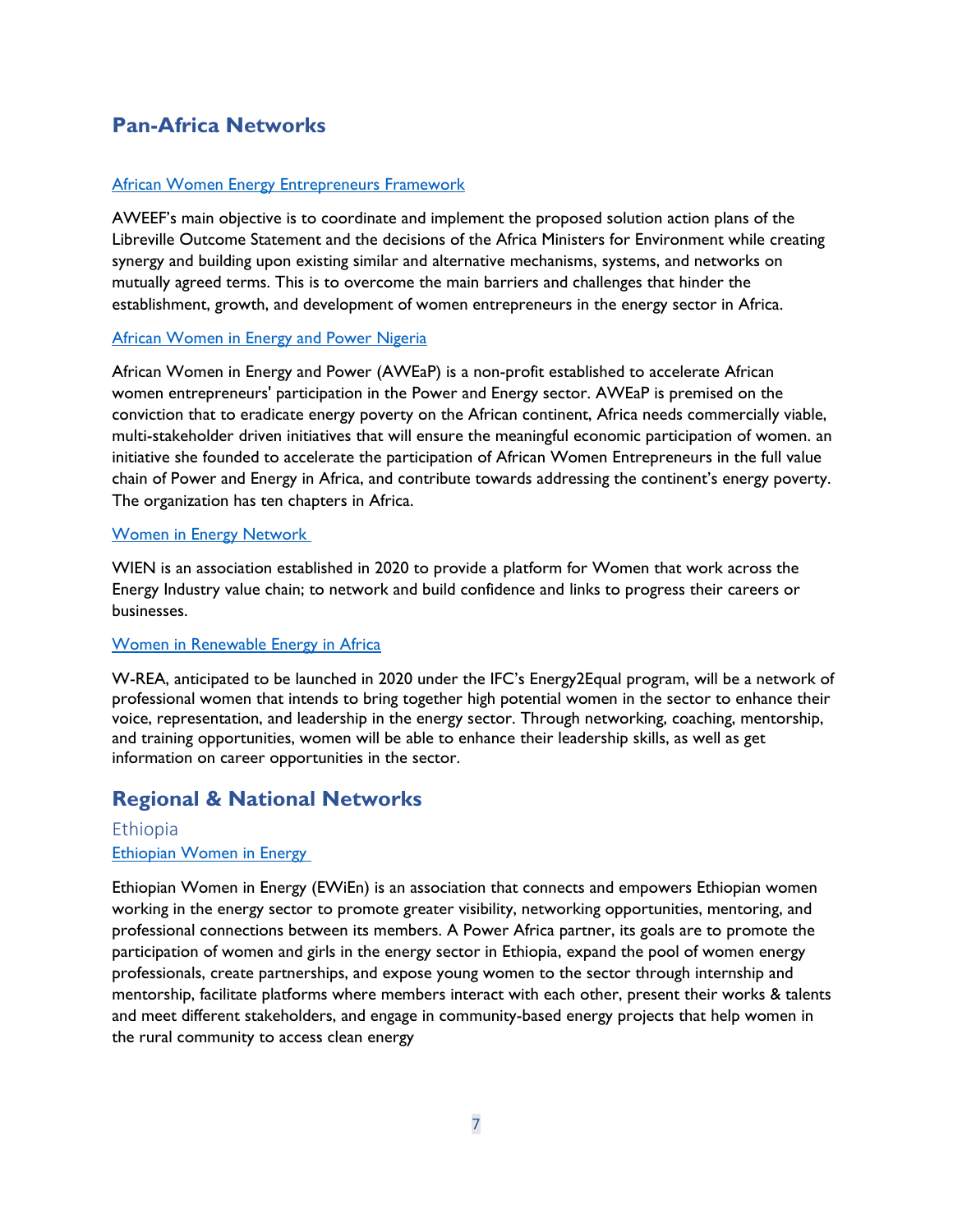# <span id="page-7-0"></span>Ghana [Women in Energy/Ghana](https://www.graphicbusinessonline.com/oil-gas/women-in-energy-wie-ghana-launches-on-feb-12#:~:text=Women%20in%20Energy%20(WiE)%20Ghana%20is%20a%20platform%20of%20i,that%20contributes%20to%20inclusive%20development.)

Women in Energy (WiE) Ghana is a platform of individuals and companies committed to advancing women's leadership and participation in the energy sector in Ghana. The vision is an energy sector in which there is visible women's leadership and participation that contributes to inclusive development. WiE Ghana's mission is to advocate for increased integration, contribution, and leadership of women in the energy sector and it fulfills this mission by adopting various strategies. WiE Ghana will in the next three years, embark on awareness-raising for all stakeholders, especially at the policy level and corporate businesses, conduct research on women's contribution and value addition to the energy sector and disseminate the research findings. Based on the findings, members of the platform will engage in advocacy for greater visibility and participation of women at the strategic level in the energy sector.

# <span id="page-7-1"></span>Kenya

# [Association of Women in Energy and Extractives in Kenya](https://aweik.or.ke/about/)

Association for Women in Extractives and Energy in Kenya (AWEIK) is an organization that provides women with opportunities for equitable professional and economic development within Kenya's extractives industry. AWEIK awaken women's potential in the oil, gas, and mining industries through lobbying, branding, member capacity development, and business development services

# [Women in Energy/Kenya](https://womeninenergy.net/)

An association that convenes an annual Women in Energy Conference with an awards ceremony. The aim is to identify winning strategies that drive business and career success for women in the energy industry; showcase opportunities and challenges in the next few years as the Big 4 Agenda gets implemented; listen to success stories from representatives of leading companies on designing, implementing, sustaining and measuring women's initiatives; identify important role that demographics, labor markets and consumer behavior across industries have on the future of women in the global economy; get new approaches to assimilating a new generation of women leaders into energy and related companies, understanding the African energy sector and the roles for women.

# Lesotho

# [Women in Sustainable Energy Lesotho](https://www.facebook.com/groups/2515900095347044/)

Women in Sustainable Energy Lesotho (WISEL) is a legally registered NGO operating within Lesotho. WISEL was founded and run by women who are passionate about sustainable energy and gender. The objective is to promote the use of clean and renewable energy sources, to encourage meaningful participation and advancement of women in the energy sector, and to stir interest in the energy sector among young girls through awareness-raising, advocacy, and renewable energy campaigns.

# Mozambique

# [Mozambique Women of Energy](https://www.mozambiquewomenofenergy.com/)

MWE is driven by the desire to empower women and men in Mozambique and across Africa to become leaders of the energy transition, targeting SDG 5 and 7 towards sustainable development. MWE wants to change the narrative of Mozambique, by operating as future makers. MWE is based on four pillars: think, build, connect and lead by doing research, building capacity, connecting players & developing leaders to become future makers we want to contribute to the energy transition in Mozambique.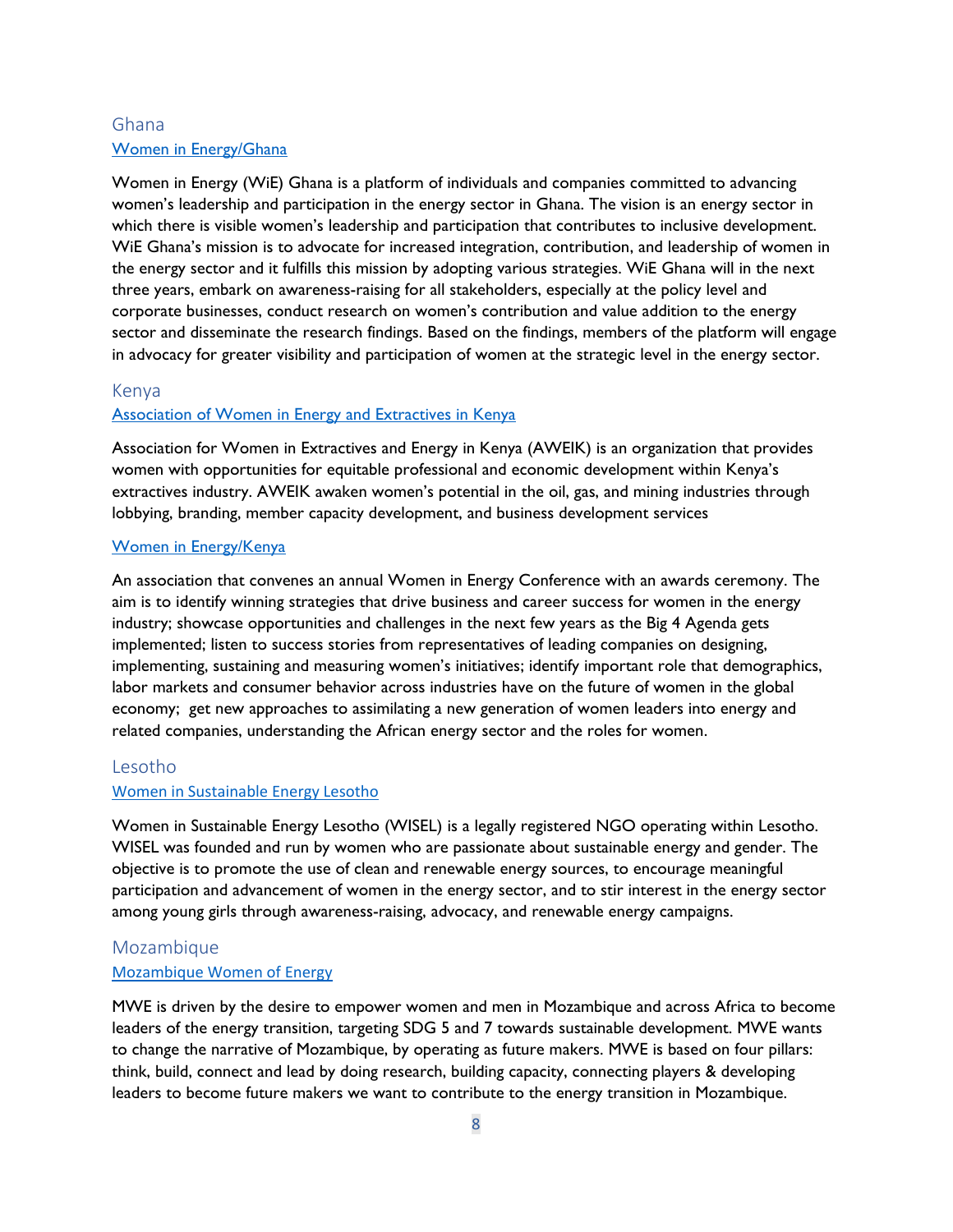# <span id="page-8-0"></span>Nigeria [Association of Professional Women Engineers of Nigeria](https://www.apwen.org/)

Association of Professional Women Engineers of Nigeria (APWEN) is a non-profit, non-governmental educational service organization. It is also a division of the Nigerian Society of Engineers. APWEN is open to all female engineers in Nigeria and around. APWEN helps women engineers to succeed and advance in their careers and assist students in the study of engineering. APWEN programs are geared towards employing, retaining, and advancing women engineers through career services, professional development, and networking both locally and internationally. A Power Africa partner.

# [African Women in Energy Development Initiative](https://awedinetwork.com/)

The first African organization focused on women across the energy value chain offering networking, professional development, and mentorship opportunity that will expedite career advancement. AWEDI also provides career sponsorship (acceleration), capacity building, and leadership training for women at all career levels and female STEM students in secondary schools and varsities.

The network is set up to provide opportunities for women to meet other professional women in the energy industry, increase their knowledge of the industry, and provide the skills required for success. The network leverages her contact with various women in the sector to provide opportunities for targeted mentorship between women in different career stages. These platforms have the potential to accelerate career growth and ultimately increase female representation in the energy sector in Africa. They have a mission of encouraging and uniting women in the energy sector by offering a guiding platform for their progress in the industry through career accelerators, mentorship, professional development, training, and exposure.

# Women in Sustainable Power Africa Network (WISPA-Net)

WISPA-Net is an association that maximizes the various opportunities for power sustainability in the continent to create the platform for women to tap into Africa's potential and to become the leading voice to pursue aggressive industrialization through an effective generation of power.

# Women in [Renewable Energy Association \(WIRE-A\), Nigeria](https://twitter.com/Wirea4green)

A not-for-profit organization with about 73 members, registered since 2014 and launched in May 2018 to play a key role in the renewable energy sector, while advancing the role of women and showcasing their contributions to the industry. WIRE-A's objectives are to 1) Increase the visibility and profile of women working in the sustainable energy business; 2) Increase the representation of women on boards and within senior management; 3) Promote the attractiveness of working in the sustainable energy sector to encourage wider female participation; 4) Develop women expertise in communities/ farming settlements through establishments of community-based organizations (CBOs) for effective market representation and growth; 5) Draw up community-specific campaigns for awareness and capacity building on Green Energy its utilization and deployment.

# [Women in Energy Network \(WIEN\)](https://www.facebook.com/WomenInRE/)

Established 2020 to provide a platform for women across the Energy sector value chain to network, build confidence and grow their careers/businesses. This group was set up to harness the women who are in the renewable energy sector in Nigeria.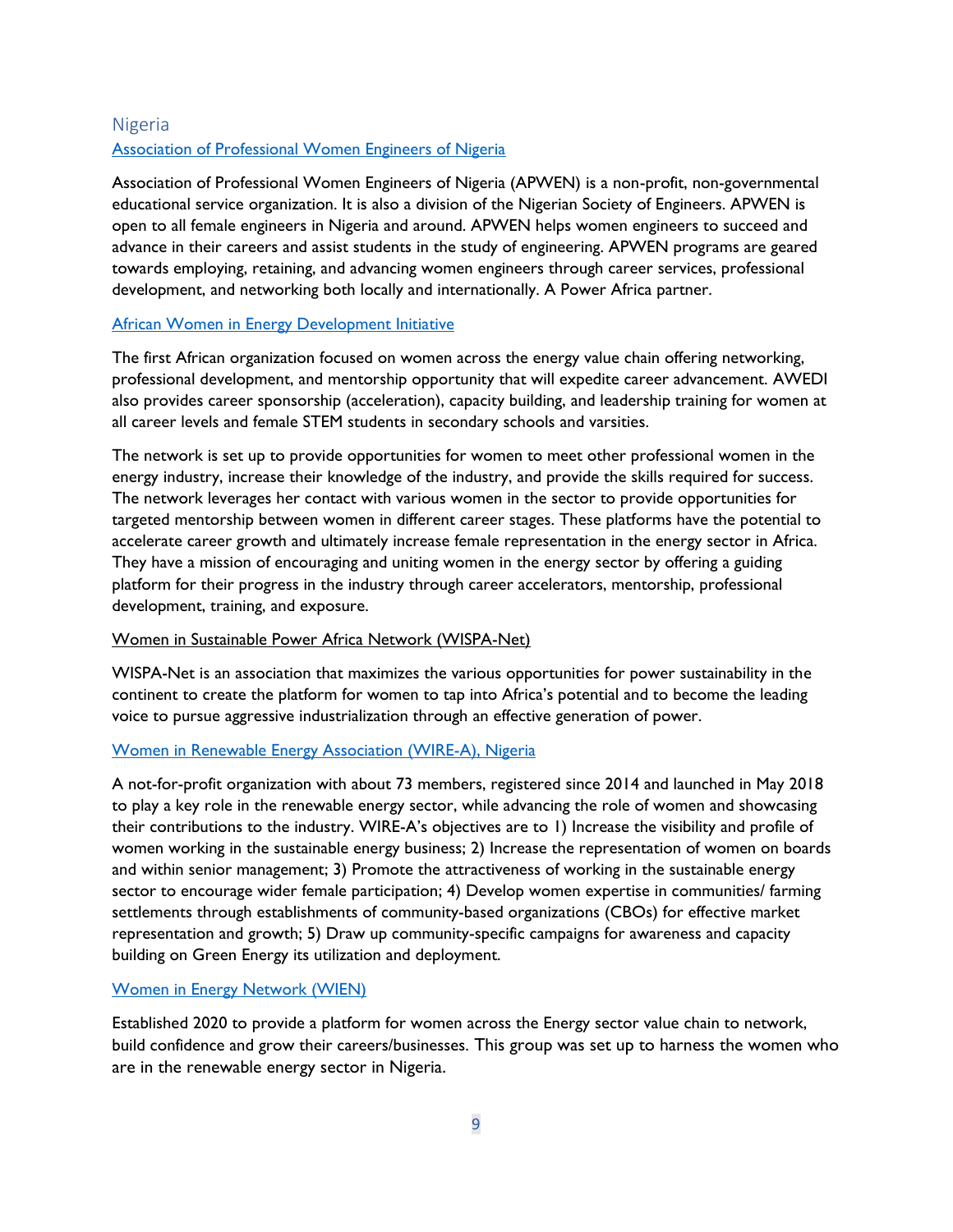# Cameroon Women for Sustainable Energy and Climate Action (W4SECA)

Women for Sustainable Energy and Climate Action (W4SECA) is a Cameroonian association launched in March 2021 to support Central African women in the energy and environment industries through career development activities. Its' main objective is to accompany and showcase gender initiatives in environment and energy sectors in central Africa through networking activities, learning and exchange programs, public, and public talks. The initiative is focused on developing women across the maledominated energy value chain by offering networking opportunities, professional development, mentorship, career sponsorship (acceleration), capacity building, leadership training for women at all stages of their energy careers and female students. The platform aims also to support career growth in the environmental field.

# <span id="page-9-0"></span>Rwanda

# **[POWERHer](https://www.epdrwanda.com/usaid-supports-rwandas-first-professional-network-for-women-in-energy/)**

<span id="page-9-1"></span>A network formed with support from [Women in Rwanda Energy](https://www.facebook.com/WIREwomenRW/) (WIRE), POWERHer will be a fully independent non-profit organization with a mission of increasing the number of women—and women's opportunity for leadership positions and influence—in the Rwandan energy sector. This newly established network has already brought together women working across the Rwandan energy sector: from executives, senior managers, engineers, technicians, and field staff in public and private energy institutions. POWERHer's action plan includes networking events, a mentorship program, outreach to educational institutions to attract more female students into the sector, and public talks. It will also offer leadership, entrepreneurship, and workforce development skills training programs to members. POWERHer network will open its doors to all young women graduates from various technical fields in the energy sector. These efforts will contribute to the achievement of gender equality in Rwanda, as enshrined in the constitution.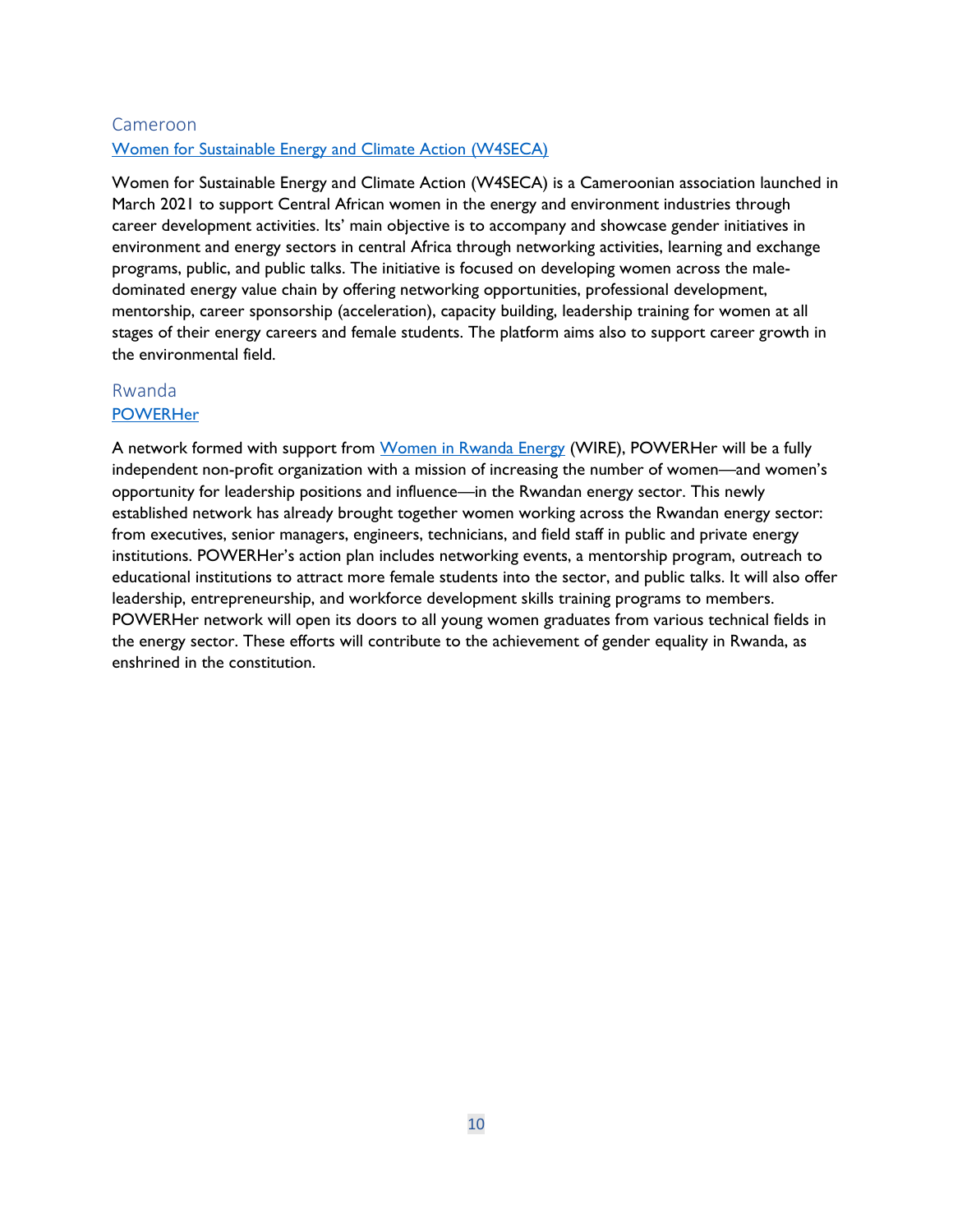# South Africa [Women in Oil and Energy South Africa \(WOESA\)](http://www.woesa.com/)

WOESA offers services to its member companies, organizations, and individuals, that focus on developing a knowledge base and building capacity amongst women through education and training. WOESA facilitates access to business opportunities; WOESAes do advocacy work for women by participating in drafting legislation and policies. WOESA is there to ensure that equal opportunities for women and particularly black women in South Africa become a fact in the Oil and Energy sector.

# <span id="page-10-0"></span>Tanzania

# [Tanzania Women in Energy Network \(TaWoE\)](https://www.womeninenergytz.org/about)

The East Africa Energy Program (EAEP) of Power Africa supported the launch of Tanzania's national network of women in Energy (officially registered as Tanzania Women in Energy Development - TaWoED) in February 2020. Tanzania Women in Energy Network is a non-profit organization, whose aim is to increase the proportion of women leaders in the energy sector. The objective is to support the growing professional community of women in the energy field, enable women to reach top decisionmaking positions, and bring women's board mandates to a visible level. 102 members from professional, businesswomen, and graduates/finalist students. These women are from the oil and gas sector, geothermal, natural gas, solar, biogas, academic, research, and consultancy.

# <span id="page-10-1"></span>**Programs Supporting Women's Energy Networks**

# <span id="page-10-2"></span>USG Funded Programs Supporting Women's Energy Networks

# East Africa Energy Program

The USAID/Power Africa-funded East Africa Energy Program (EAEP) works to expand affordable and reliable electricity services in East Africa, with the ultimate goal of supporting development priorities including inclusive economic growth, security, and improved outcomes in health and education. The program focuses on four main objectives: optimizing power supply, increasing grid-based power connections, strengthening utilities as well as other power sector entities, and increasing regional power trade. EAEP is implemented in 10 countries by RTI International with support from Tetra Tech, Fieldstone Africa, Norton Rose Fulbright, the Center for Climate Strategies, and Khulisa. EAEP supported the launch of networks in Tanzania and Ethiopia (see Tanzania Women in Energy Network and [Ethiopian Women in Energy\)](http://ewien.org/) and continues to provide technical guidance to the networks.

# **[Engendering Utilities](https://www.usaid.gov/energy/engendering-utilities)**

USAID's Engendering Utilities program works with electricity and water utilities in developing countries to increase economic opportunities for women and improve gender equality in the workplace. Engendering Utilities delivers a unique approach to improving gender equality in the energy and water sectors. Through customized best practices, demand-driven coaching, and a Gender Equity Executive Leadership Program, Engendering Utilities builds the capacity of utility leaders to implement gender equality interventions in their organizations.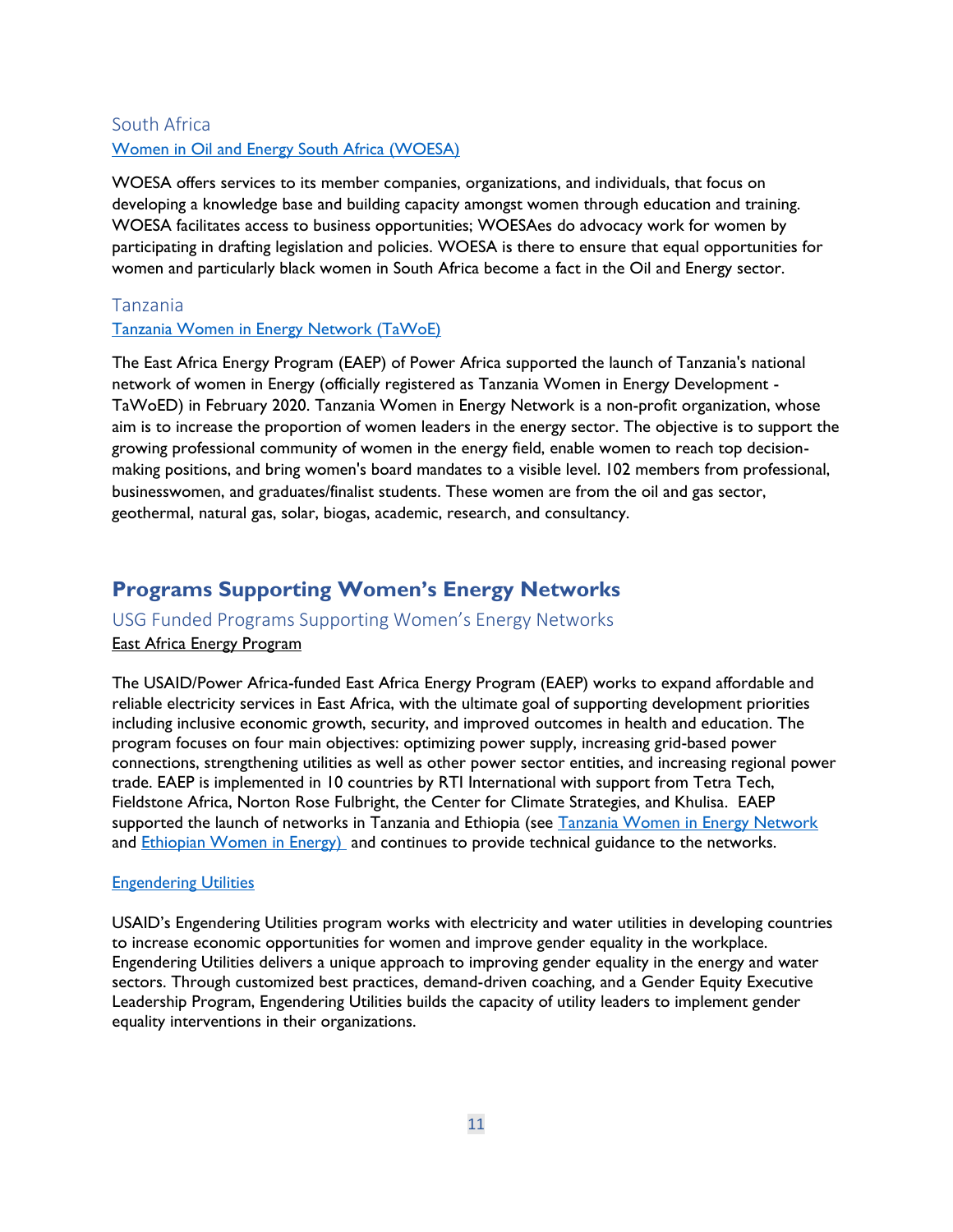### [Nigeria Power Sector Program](https://www.usaid.gov/powerafrica/nigeria)

The USAID/ Power Africa-funded Nigeria Power Sector Program (NPSP) supports comprehensive power sector reform, a strengthened enabling environment, and increased private sector investment as critical pillars to improving Nigeria's access to affordable, reliable power. NPSP collaborates with women-in-energy networks in Nigeria and across the continent. NPSP co-hosts events with networks invite members to benefit from capacity-building activities and works with them to strengthen gender and social inclusion approaches and programming.

# [Power Africa Off-Grid Project](https://nam04.safelinks.protection.outlook.com/?url=https%3A%2F%2Fwww.usaid.gov%2Fsites%2Fdefault%2Ffiles%2FPAOP_Fact_Sheet.pdf&data=04%7C01%7Ckstefiszyn%40PowerAfrica-OffGrid.org%7Cf2adb8e17ecd4577172c08d89add2a79%7C2ffc2ede4d4449948082487341fa43fb%7C0%7C1%7C637429623129797998%7CUnknown%7CTWFpbGZsb3d8eyJWIjoiMC4wLjAwMDAiLCJQIjoiV2luMzIiLCJBTiI6Ik1haWwiLCJXVCI6Mn0%3D%7C1000&sdata=toxzweiu035NTxySQIiEhboXR9iG46S7%2FvySNVnyOuM%3D&reserved=0)

The USAID-funded Power Africa Off-grid Project (PAOP) provides technical assistance and targeted grant funding to support the development of Africa's off-grid solar home system and mini-grid sectors. Through a team of resident technical advisors across East and West Africa, PAOP works with companies, investors, and governments to advance the role of the private sector in extending energy access. PAOP supports private sector off-grid energy companies to tap into women's networks, including Women in African Power, during recruitment efforts, especially for senior management positions.

# [U.S. Clean Energy Education and Empowerment \(C3E\) Initiative](http://www.cleanenergyministerial.org/initiative-clean-energy-ministerial/clean-energy-education-and-empowerment-c3e)

C3E International aims to advance women's participation in clean energy by creating opportunities and closing the gender gap across five focus areas: (1) awards and recognition, (2) gender data and benchmarking, (3) career development/mentorship, and (4) dialogue/communications, and (5) the Equal by 30 Campaign. The CEM's Clean Energy Education and Empowerment (C3E) initiative was launched at the first CEM in 2010 to enable greater gender diversity in clean energy professions, recognizing that the transition to a clean energy future will only succeed if we harness all possible talent.

# [West Africa Energy Program](https://www.usaid.gov/west-africa-regional/clean-and-efficient-energy)

The USAID/Power Africa funded West Africa Energy Program (WAEP) brings together technical and legal experts, the private sector, and governments to increase the number of people with access to power in the sub-region to advance development priorities including inclusive economic growth, security, and improved health and education outcomes. Specifically, the program seeks to achieve the twin objective of increasing the supply of power and expanding access to reliable and affordable gridconnected power. Recognizing women as key players to drive economic growth in West Africa, WAEP has explicit gender goals, which include increasing women's access to electricity; increasing women's participation in the energy sector workforce; and building the capacity of partners (government, private sector) to address gender-based inequalities within their spheres of influence. In collaboration with Women in Energy Ghana and the Millennium Development Authority, WAEP is helping increase awareness of female leaders in the energy industry, supporting quarterly events and roundtables to provide networking opportunities, advocating for policy changes, and strengthening this community of practice. WAEP is also promoting gender mainstreaming in electric utilities and electricity companies belonging to the West African Power Pool (WAPP).

# [Women in Rwandan Energy \(WIRE\)](mailto:@WIREwomenRW)

Funded by the Women's Global Development and Prosperity Initiative and implemented by the Power Africa East Africa Energy Program, Women in Rwandan Energy (WIRE) works to promote increased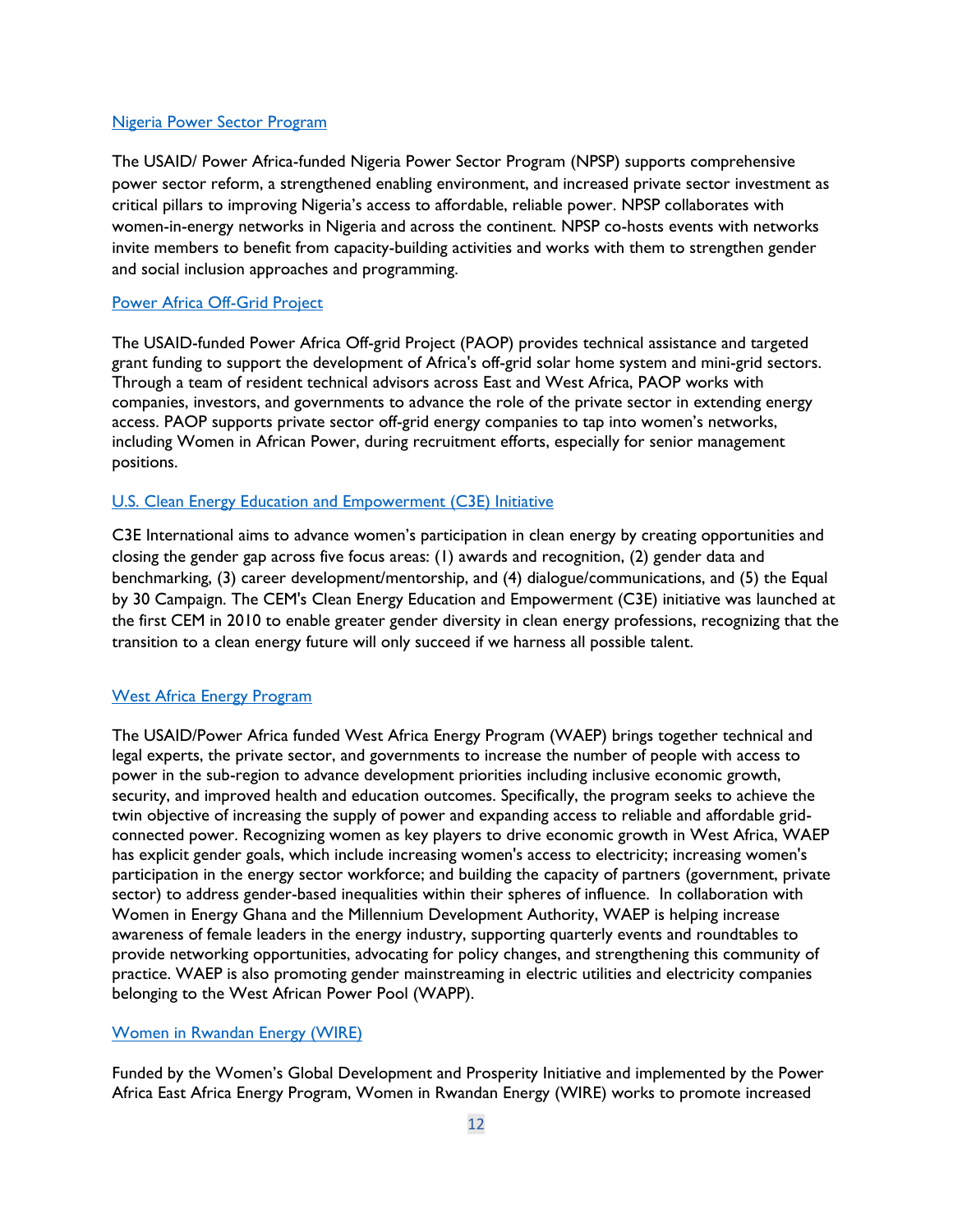participation of women across the energy sector in Rwanda. Activities will provide career awareness and technical skills training, as well as apprenticeship and mentorship opportunities that expose and prepare women for energy sector careers and support them in their advancement. WIRE will improve the enabling environment for women in the sector by working with the GOR and energy companies to adopt and implement gender mainstreaming policies. As noted in the Rwanda section, helped in the establishment of POWERHer will be a fully independent non-profit organization with a mission of increasing the number of women—and women's opportunity for leadership positions and influence—in the Rwandan energy sector.

#### [Women in African Power \(WiAP\)](https://www.usaid.gov/powerafrica/women-african-power-network)

Power Africa's Women in African Power (WiAP) supports the participation and advancement of women in Africa's energy sector. WiAP provides members with real-time information about opportunities for professional growth through information on a) webinars that build the professional skills women need to participate in the energy workforce; b) networking opportunities that allow women working in the energy sector to learn, share, connect, and participate in regional and global dialogue around energy issues; c) Monthly Newsletters that promote opportunities for women, and showcase sector news, publications, and resources; d) success and Feature Stories that showcase WiAP network members and women in the energy workforce.

# <span id="page-12-0"></span>Additional Programs Supporting Women's Energy Networks

### [Africa Queen of Energy Awards](https://africaqueenofenergyawards.org/)

A Pan African Award referred 'Africa Queen of Energy awards 2020' with the clear objective is to inspire, recognize and reward women who have made strides in the energy sector across Africa. This is a scale-up from East Africa women in energy awards that has been running for five years in Eastern Africa. The conference and awards are convened by Brands and Beyond Ltd, an energy advocacy and communication firm in partnership with the Private sector and various government ministries.

#### [Alliance for Rural Electrification](https://www.ruralelec.org/event-calendar)

The Alliance for Rural Electrification (ARE) is an international business association that promotes a sustainable decentralized renewable energy industry for the 21st century, activating markets for affordable energy services, and creating local jobs and inclusive economies. Published Women Entrepreneurs as Key Drivers in the Decentralized [Renewable Energy Sector Best Practices and](https://www.ruralelec.org/sites/default/files/Gender%20%26%20Energy%20Publication.pdf)  [Innovative Business Models.](https://www.ruralelec.org/sites/default/files/Gender%20%26%20Energy%20Publication.pdf) 

### [Economic Community of West African States Gender Mainstreaming in Energy Access](http://www.ecreee.org/page/ecowas-program-gender-mainstreaming-energy-access-ecowgen)

The ECOWAS Programme on Gender Mainstreaming in Energy Access (ECOW-GEN) is a flagship program of the ECOWAS Centre for Renewable Energy and Energy Efficiency (ECREEE) addressing barriers to the equal participation of women and men in expanding energy access in West Africa. ECOW-GEN was established against the background that women's potential, in the ECOWAS region, as producers and suppliers of energy services is underutilized and that empowering women and men to make significant contributions to the implementation of the regional policies on renewable energy and energy efficiency is necessary for the achievement of the Sustainable Energy for All (SE4ALL) goals in West Africa.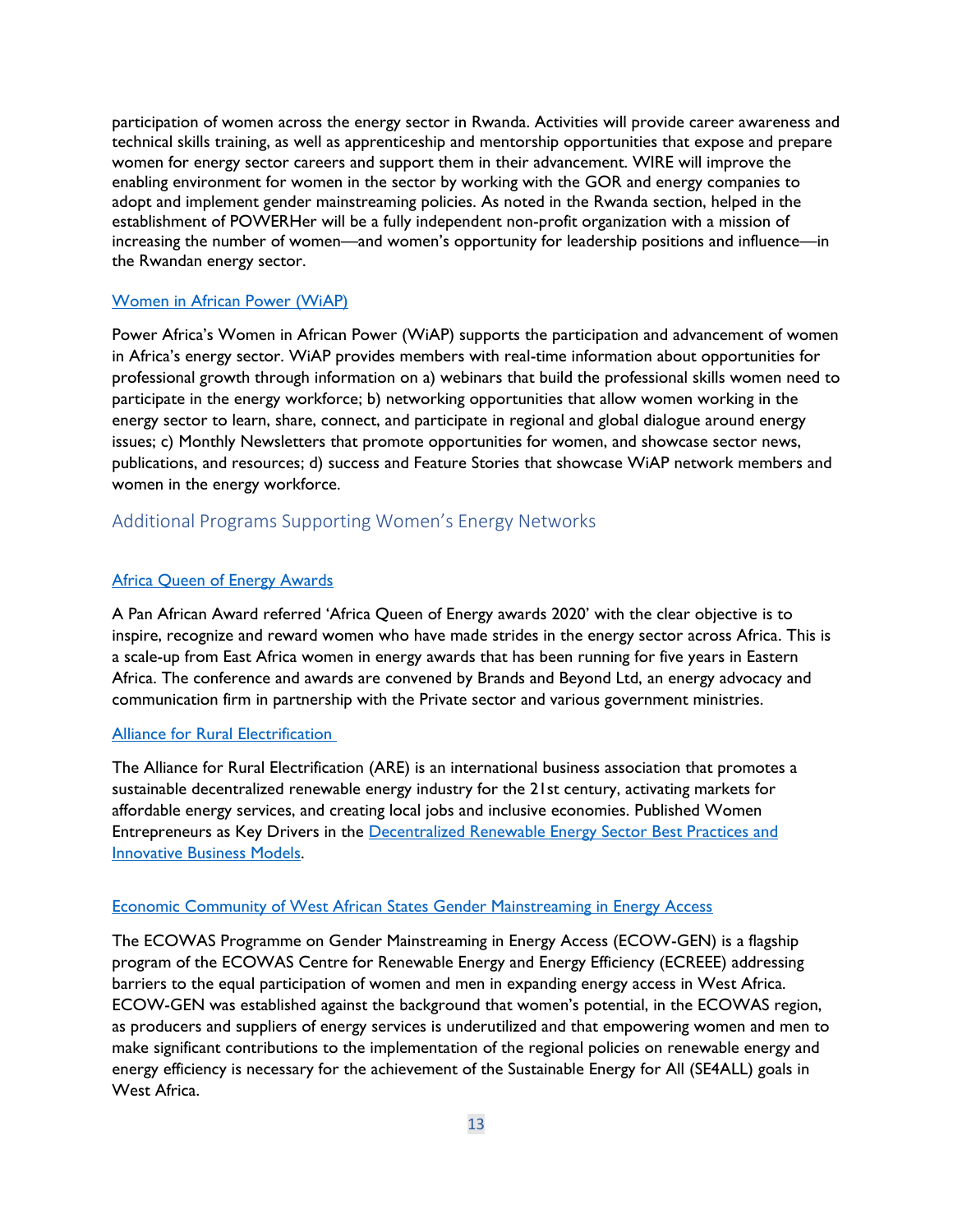### <u>[ENERGIA](https://www.energia.org/what-we-do/womens-economic-empowerment/)</u> established and the second control of the second control of the second control of the second control of the second control of the second control of the second control of the second control of the second control o

ENERGIA and partners empower women entrepreneurs in the delivery of energy services, reaching millions of consumers in remote and hard to reach areas. ENERGIA's partner organizations in Africa and Asia receive funding and technical support, to work with women-led micro and small businesses, building their capacities through training, handheld support, and technical assistance. These include training, support, and technical assistance in the field of finance and distribution, business development, partnerships (with the private sector and/or government institutions), marketing, fostering women's leadership, and influencing the national environment. Starting with small energy businesses, many of these women soon become social leaders in their communities.

#### [Energy2Equal](https://www.ifc.org/wps/wcm/connect/news_ext_content/ifc_external_corporate_site/news+and+events/news/energy2equal-africa)

The International Finance Corporation is working with large companies and small firms across Sub-Saharan Africa to close gender gaps and increase women's participation in the renewable energy sector, which can help companies improve their business performance, foster innovation, attract more talent, and engage better with communities. It also creates more economic opportunities for women. Under the four-year Energy2Equal initiative, launched in partnership with the Government of Canada, IFC will partner with private sector renewable energy companies to expand women's access to jobs, leadership positions, and entrepreneurial opportunities in corporate value chains within the renewable energy space. The goal is to help the leading renewable energy players in Sub-Saharan Africa to power the next generation of female renewable energy leaders. Energy2Equal will produce research that builds on the growing body of evidence making the business case for investing in women and helping companies increase women's participation in leadership, the workforce, and as entrepreneurs in corporate value chains.

#### [Lean In Energy](https://leaninenergy.org/)

Lean In Energy was founded in Sheryl Sandberg's book *Lean In* and the question Sandberg posed 'what would you do if you weren't afraid?' Katie Mehnert, the founder of Pink Petro, was inspired by Sandberg's words and actions and soon established a partnership with LeanIN.org to bring quality research-backed programs to women in the energy industry. Several energy-focused Lean In mentoring circles were formed as a result of Mehnert's initiative within the Pink Petro community and in 2015 Lean In Energy was officially established. Lean In Energy's mission is to, "Empower women in energy and those interested in energy to achieve their ambitions through mentoring, community, public awareness, and education." Programs include regional communities, special interest communities, and mentoring. To learn more, click here: [https://leaninenergy.chronus.com/.](https://leaninenergy.chronus.com/) 

#### [Sustainable Energy for All](https://www.seforall.org/people-centered-accelerator)

SEforALL supports progress on Sustainable Development Goal 7 (SDG7) and the Paris Agreement. Certain areas of the sustainable energy transition demand more urgent, focused action. Their work involves engaging stakeholders—business, government, consumers, and NGOs—to ensure they are committed to these areas. The new People-Centered Accelerator - a voluntary partnership-led initiative that aims to advance social inclusion, gender equality, and women's empowerment in sustainable energy. Announced on Gender Day at COP23, in Bonn, Germany, the [People-Centered Accelerator](http://www.seforall.org/accelerators/people-centered) has been developed with over 40 organizations from across government, civil society, private sector, finance, and non-government organizations.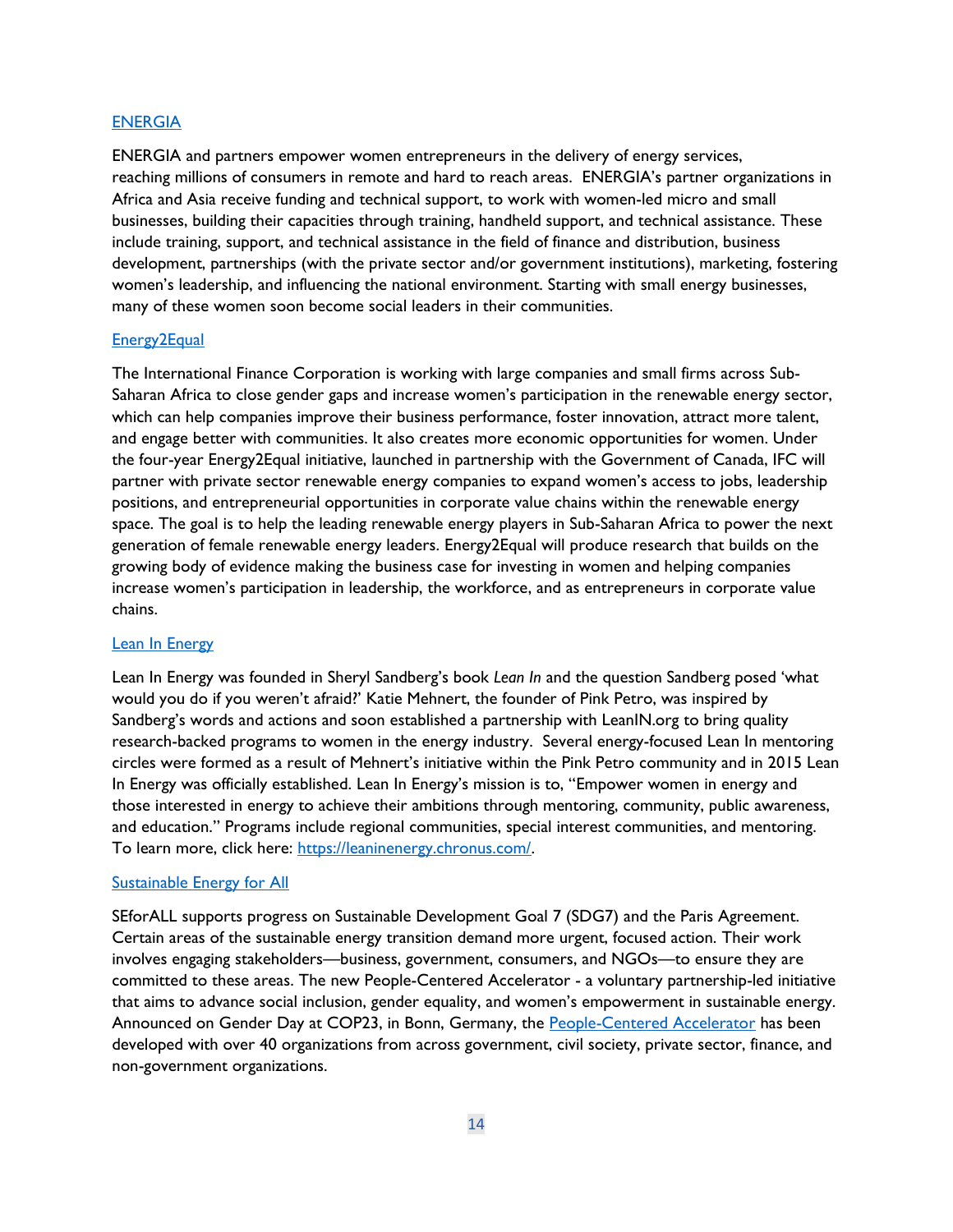# [WIA Mentoring Program](https://wia-initiative.com/wia-mentoring-program-by-deloitte-2nd-edition/)

Deloitte is launching the second promotion of the WIA x Deloitte Mentoring Program for Women Leaders in Africa. This promotion aims to accompany 20 mentees and 20 mentors for eight months to build strong relationships and progress toward professional goals. The group will participate in a virtual kick-off that will provide training in skills essential for successful mentoring relationships, networking opportunities, and knowledge exchange. Pairs will be accompanied throughout the program with a celebratory event at the upcoming WIA Summit.

#### [Harmattan Renewables](https://harmattanrenewables.com/)

<span id="page-14-0"></span>Harmattan Renewables is a leading provider of technical, commercial, and environmental advisory services for projects and businesses in the renewable energy space. A black woman-owned company, Harmattan Renewables has a proven track record of service delivery. An experienced Broad-Based Black Economic Empowerment (BBBEE) Level 1 company, Harmattan Renewables is focused on developing local engineers and project managers. The company seeks, develops, and deploys the latest and greatest innovative technology, which ultimately provides real value to asset owners, managers, Engineering Procurement and Construction (EPCs), Operation & Maintenance (O&Ms), and Technical Advisors.

#### **[South African Wind Energy Association](https://www.linkedin.com/company/sawea/)**

The South African Wind Energy Association (SAWEA) is the sector body that represents stakeholders in the wind and energy sector in South Africa. SAWEA is a non-profit organization and has been in existence since 2004. The services that SAWEA offers to its approximately 90 members are (1) Advocacy for the implementation of an ambitious, consistent, South African energy policy that harnesses the country's immense wind resource and results in the streamlined growth of a wind power asset base. (2) Facilitation and promotion of excellent practice in the associated localization, socio-economic and economic development, and transformational areas of wind power. (3) Provision of up-to-date, dependable public information on the socio-economic contributions of the wind industry in South Africa; particularly as these relate to rural development, women, and youth. (4) Promotion of wind and renewable power investment in Africa through partnership and dialogue both within South Africa and the region.

#### [African Women in Business](https://africanwib.com/)

African Women in Business is an organization representing the interests of all women entrepreneurs across all industries focusing on investments in eight priority sectors with chapters across the Southern African Development Community (SADC) nations. With far-reaching clout and impact, African-WIB is a one-stop resource for propelling women business owners into greater economic, social, and political spheres of power worldwide. Founded in 2019, African Women in Business was created to strengthen the wealth-creating capacity of women and promote economic development for women entrepreneurs on the continent. In October 2020, the organization converted to a public limited company to accommodate more women shareholders.

# [SACREE](https://www.sacreee.org/)

The SADC Centre for Renewable Energy and Energy Efficiency (SACREEE) was established by the SADC Member States in 2015 and mandated to contribute towards increased access to modern energy services and improved energy security across the SADC Region through the promotion of market-based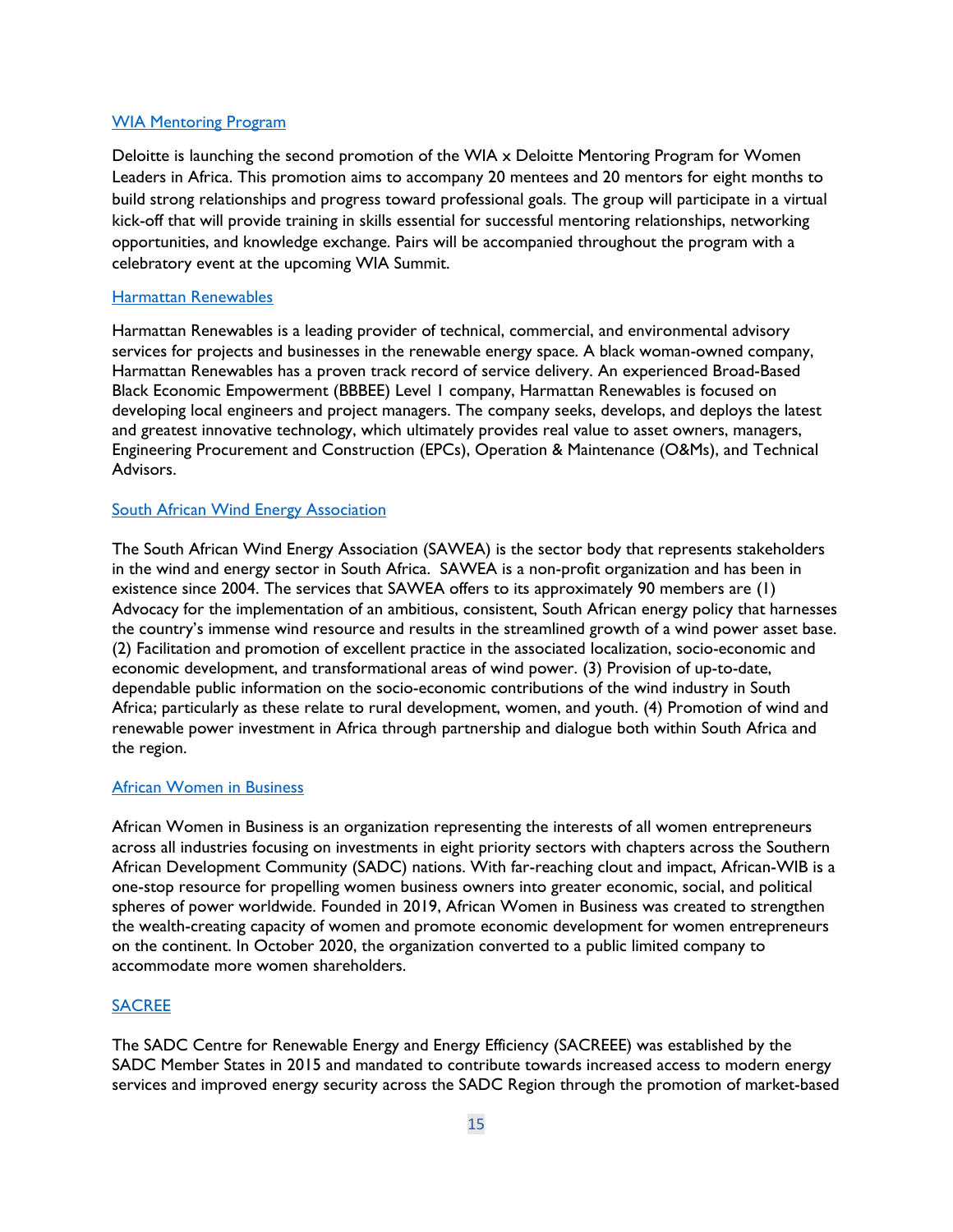uptake of renewable energy and energy-efficient technologies and energy services. The SACREEE Secretariat is based in Windhoek, Namibia.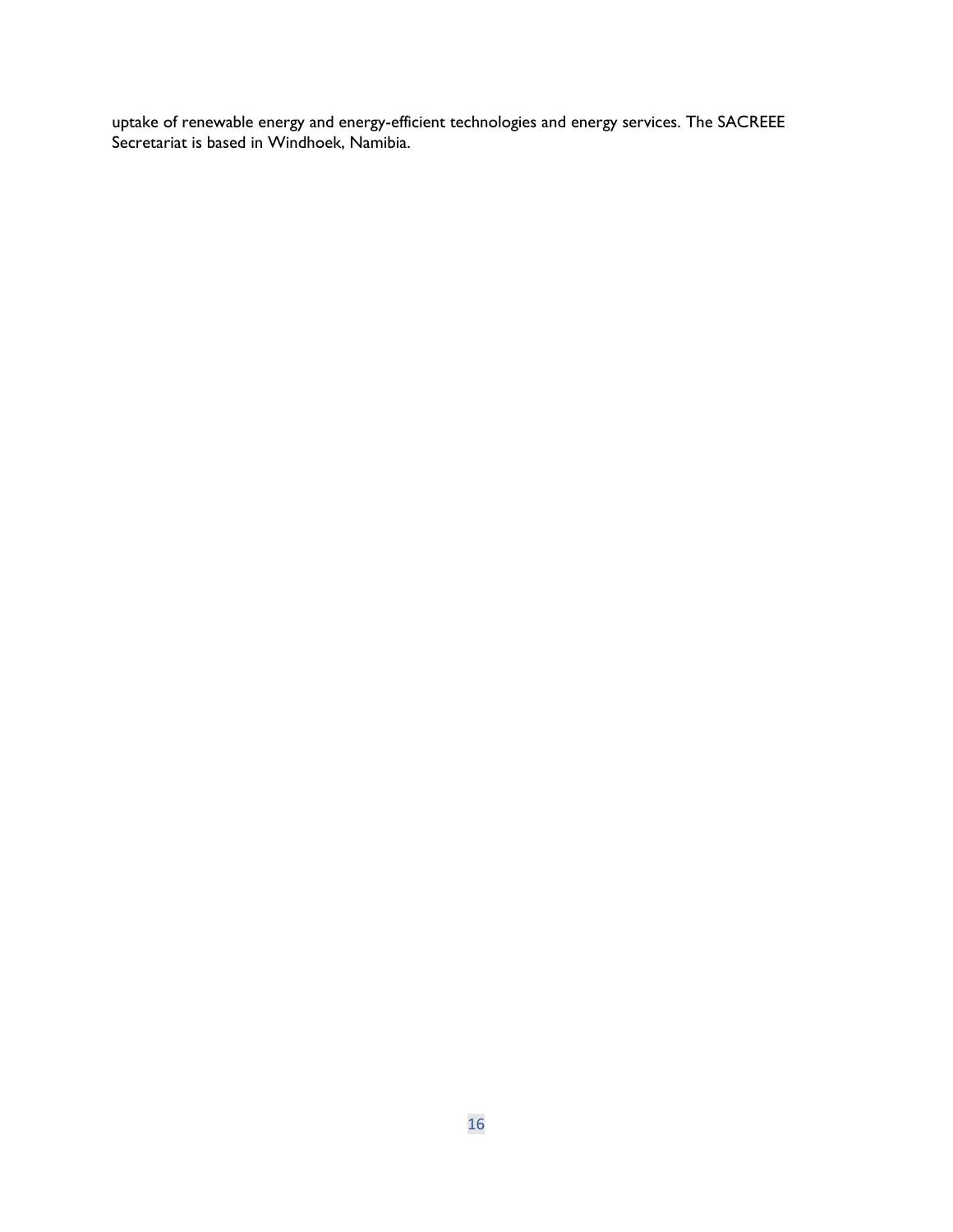# **Networks at a Glance**

| <b>Network</b>                                                                            | Geographic                                                               | <b>Type</b>                                                                                                                                             | <b>Services</b>                                                                                                                                                                                                    | <b>Partners</b>                                                                                                                                        | <b>Social Media</b>                                      |
|-------------------------------------------------------------------------------------------|--------------------------------------------------------------------------|---------------------------------------------------------------------------------------------------------------------------------------------------------|--------------------------------------------------------------------------------------------------------------------------------------------------------------------------------------------------------------------|--------------------------------------------------------------------------------------------------------------------------------------------------------|----------------------------------------------------------|
| <b>African Women Energy</b><br><b>Entrepreneurs</b><br>Framework                          | <b>Scope</b><br>Africa (Pilot<br>projects in<br>Tanzania,<br>Mozambique) | <b>NGO</b>                                                                                                                                              | <b>Policy Development &amp;</b><br>Advocacy<br>Access to Finance &<br><b>Markets</b><br>Partnerships<br>Regional Networking &<br><b>Capacity Building</b>                                                          | ECREE, UNEP,<br>UNWomen, ENERGIA,<br>GEF, wPOWER, IADC,<br><b>UNU-GEST, Nordic</b><br>Development Fund,<br>Energy4Impact, African<br>Development Bank, | @AWEEF UNEP<br>Facebook                                  |
| African Women in<br><b>Energy and Power</b><br>(AWEaP)                                    | Africa, with a<br>primary<br>focus in<br>Nigeria                         | <b>Network</b>                                                                                                                                          | Online directory<br>Webinar series<br>Shares industry<br>information<br><b>Advocacy Initiatives</b><br>Entrepreneurship<br>accelerator                                                                             | https://www.alx.app/                                                                                                                                   | @AWEaP4<br>https://www.linkedin.co<br>m/groups/12278433/ |
| The Association of<br><b>Professional Women</b><br><b>Engineers of Nigeria</b><br>(APWEN) | Nigeria                                                                  | A division of<br>the Nigerian<br>Society of<br><b>Engineers</b><br>(NSE), a non-<br>governmental<br>umbrella<br>body for all<br>engineers in<br>Nigeria | Professional development<br>Career counseling<br>Mentorship<br>Scholarships<br>Recognition of female<br>engineers & employers<br>Conferences, seminars,<br>workshops, and public<br>lectures<br><b>Newsletters</b> | <b>Siemens</b><br><b>Deltatek</b><br>Total<br>NAMA (Nigerian Airspace<br>Management Agency)                                                            | @APWEN NG                                                |
| <b>Association of Women</b><br>in Energy and<br><b>Extractives in Kenya</b><br>(AWEIK)    | Kenya                                                                    | Association                                                                                                                                             | Career opportunities<br>Partnerships with the<br>energy sector<br>Promote workplace<br>diversity<br>career development in the<br>oil and gas sector                                                                | https://aweik.or.ke/partner<br>s/                                                                                                                      | @aweikkenya                                              |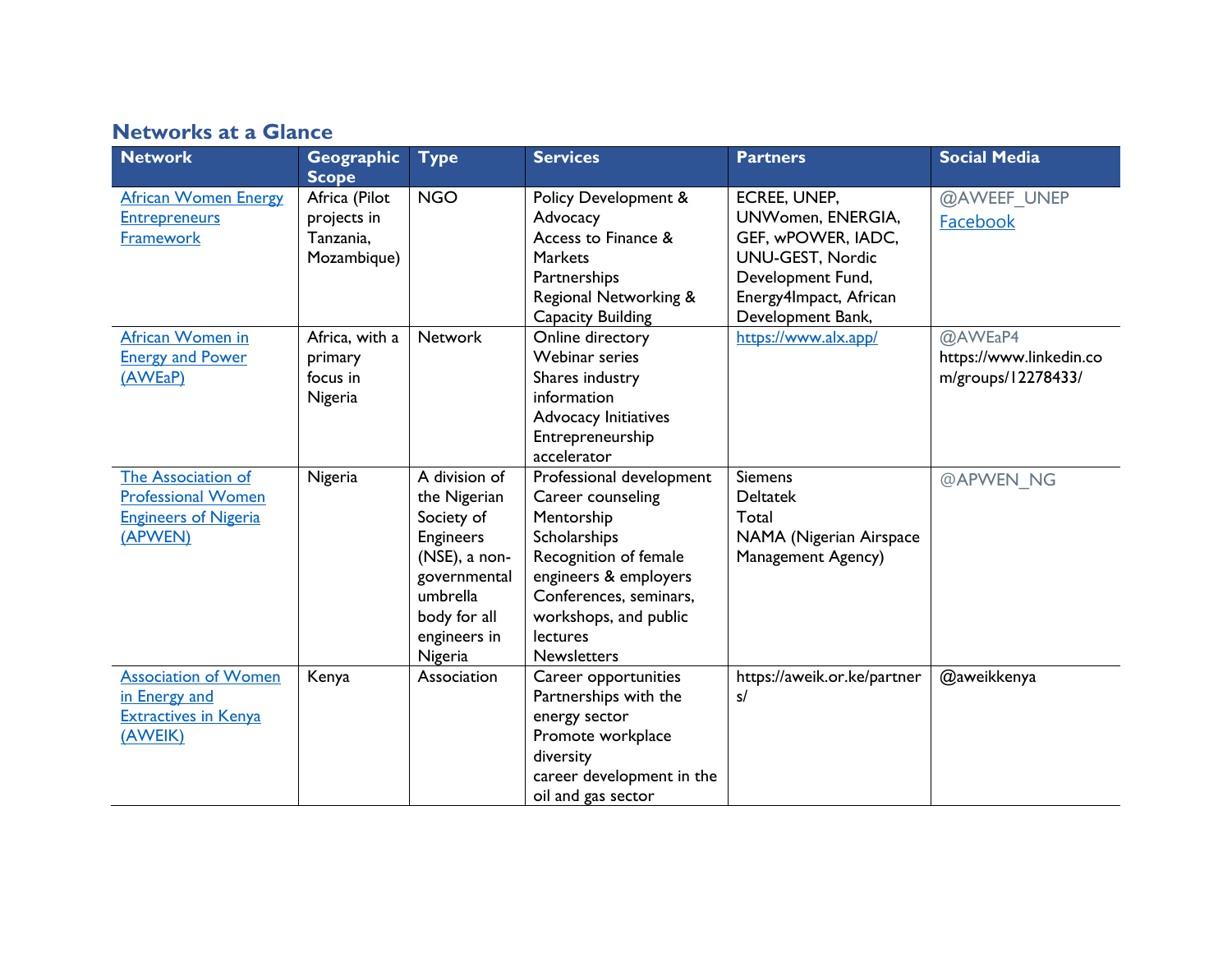| <b>Network</b>                                                                  | Geographic<br><b>Scope</b>    | <b>Type</b>    | <b>Services</b>                                                                                                                                                                                                                                                                                              | <b>Partners</b>                                                                                                           | <b>Social Media</b>                                                                                                   |
|---------------------------------------------------------------------------------|-------------------------------|----------------|--------------------------------------------------------------------------------------------------------------------------------------------------------------------------------------------------------------------------------------------------------------------------------------------------------------|---------------------------------------------------------------------------------------------------------------------------|-----------------------------------------------------------------------------------------------------------------------|
| Africa Women in<br><b>Energy Development</b><br><b>Initiative (AWEDI)</b>       | Pan-Africa<br><b>Networks</b> | <b>Network</b> | Learning Opportunities<br>Newsletter<br><b>List of speakers</b><br>Woman in Energy of the<br>Month<br>Webinars                                                                                                                                                                                               | <b>Future Energy Global</b>                                                                                               | @AwediNetwork<br>https://www.facebook.c<br>om/AwediNetwork/<br>https://www.linkedin.co<br>m/company/awedinetwo<br>rk/ |
| <b>ENERGIA</b>                                                                  | International                 | <b>Network</b> | Webinars<br>Strengthening women-led<br>energy enterprises<br>Advocate for gender<br>mainstreaming in energy<br>policy and practice<br>Create the evidence base<br>for incorporating a gender<br>lens through research                                                                                        | Energy4Impact<br>Kipermilk<br>Solar Sister<br><b>Practical Action</b><br>Center for Rural<br>Technology/Nepal             | #ENERGIA                                                                                                              |
| Ethiopian Women in<br><b>Energy (EWiEn)</b>                                     | Ethiopia                      | <b>Network</b> | Networking to exchange<br>info via a Whatsapp group.<br>Tailor-made training<br>Mentorship program<br>Education, training, and<br>support for women in the<br>workforce<br>Access to finance for<br>women entrepreneurs in<br>the sector<br>Community-based energy<br>projects<br><b>Information Sharing</b> | Power Africa's East Africa<br><b>Energy Program</b><br><b>Energizing Development</b>                                      | https://www.facebook.c<br>om/ethiopianwomeninen<br>ergy<br>https://twitter.com/ewie<br>nethiopia                      |
| <b>Global Women's</b><br><b>Network for Energy</b><br><b>Transition (GWNET)</b> | International                 | <b>Network</b> | Networking, advocacy,<br>training, and mentoring                                                                                                                                                                                                                                                             | <b>Clean Cooking Alliance</b><br><b>SEforAll</b><br><b>Energy Storage</b><br>Partnership<br><b>Energy &amp; Utilities</b> | https://twitter.com/Glob<br>alWomensNet<br>https://www.linkedin.co<br>m/company/gwnet/                                |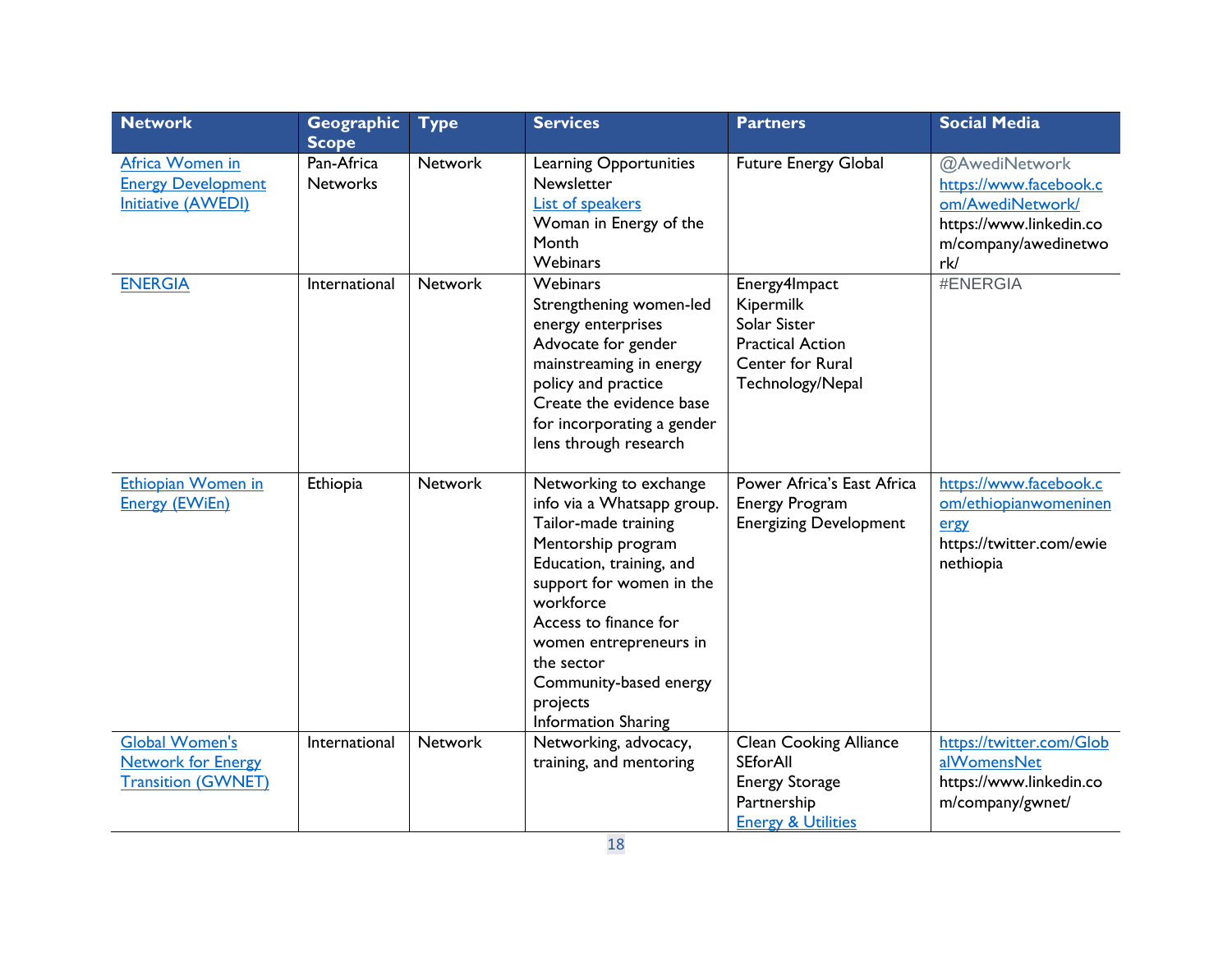| <b>Network</b>                                                                                              | Geographic<br><b>Scope</b> | <b>Type</b>    | <b>Services</b>                                                                                                                                                                                                                                                                               | <b>Partners</b>                                                                      | <b>Social Media</b>                                                                                                                         |
|-------------------------------------------------------------------------------------------------------------|----------------------------|----------------|-----------------------------------------------------------------------------------------------------------------------------------------------------------------------------------------------------------------------------------------------------------------------------------------------|--------------------------------------------------------------------------------------|---------------------------------------------------------------------------------------------------------------------------------------------|
|                                                                                                             |                            |                |                                                                                                                                                                                                                                                                                               | Women in Clean Energy<br>(WICE)<br><b>Women in Renewable</b><br><b>Energy (WiRE)</b> |                                                                                                                                             |
| <b>Institute of Electrical</b><br>and Electronics<br><b>Engineers (IEEE)</b><br><b>Women in Engineering</b> | International              | <b>Network</b> | Awards nominations.<br>Workshops<br>Advocacy<br>Promote the entry into,<br>and retention of, women<br>in engineering programs.<br>Administer the IEEE<br>Student-Teacher and<br>Research<br>Engineer/Scientist (STAR)<br>Program to mentor young<br>women in junior high and<br>high schools. |                                                                                      | https://www.facebook.c<br>om/ieeewomeninengine<br>ering/<br>https://twitter.com/ieee<br>wie<br>https://www.linkedin.co<br>m/groups/7426706/ |
| Mozambique Women of<br><b>Energy</b>                                                                        | Mozambique                 | <b>Network</b> | Newsletter<br>Mentoring<br>Leadership<br>Online courses                                                                                                                                                                                                                                       |                                                                                      | https://www.linkedin.co<br>m/company/mwe-<br>mozambique-women-of-<br>energy/about/<br>https://twitter.com/MW<br>E73180941                   |
| <b>POWERHer</b>                                                                                             | Rwanda                     | <b>Network</b> | Networking<br>Technical training<br>programs and mentorship<br>Workforce readiness<br>training<br><b>Public Speaking Series</b><br>Sharing job opportunities                                                                                                                                  | Power Africa<br>Women in Rwandan<br>Energy (WIRE)                                    | #PowerHer                                                                                                                                   |
| Tanzania Women in<br><b>Energy Network</b><br>(TaWoE)                                                       | Tanzania                   | <b>Network</b> | Training and consultation,<br>networking events,<br>recruitment, gender                                                                                                                                                                                                                       | East Africa Energy<br>Program<br>Tanesco                                             | Facebook:<br>Womeninenergytz                                                                                                                |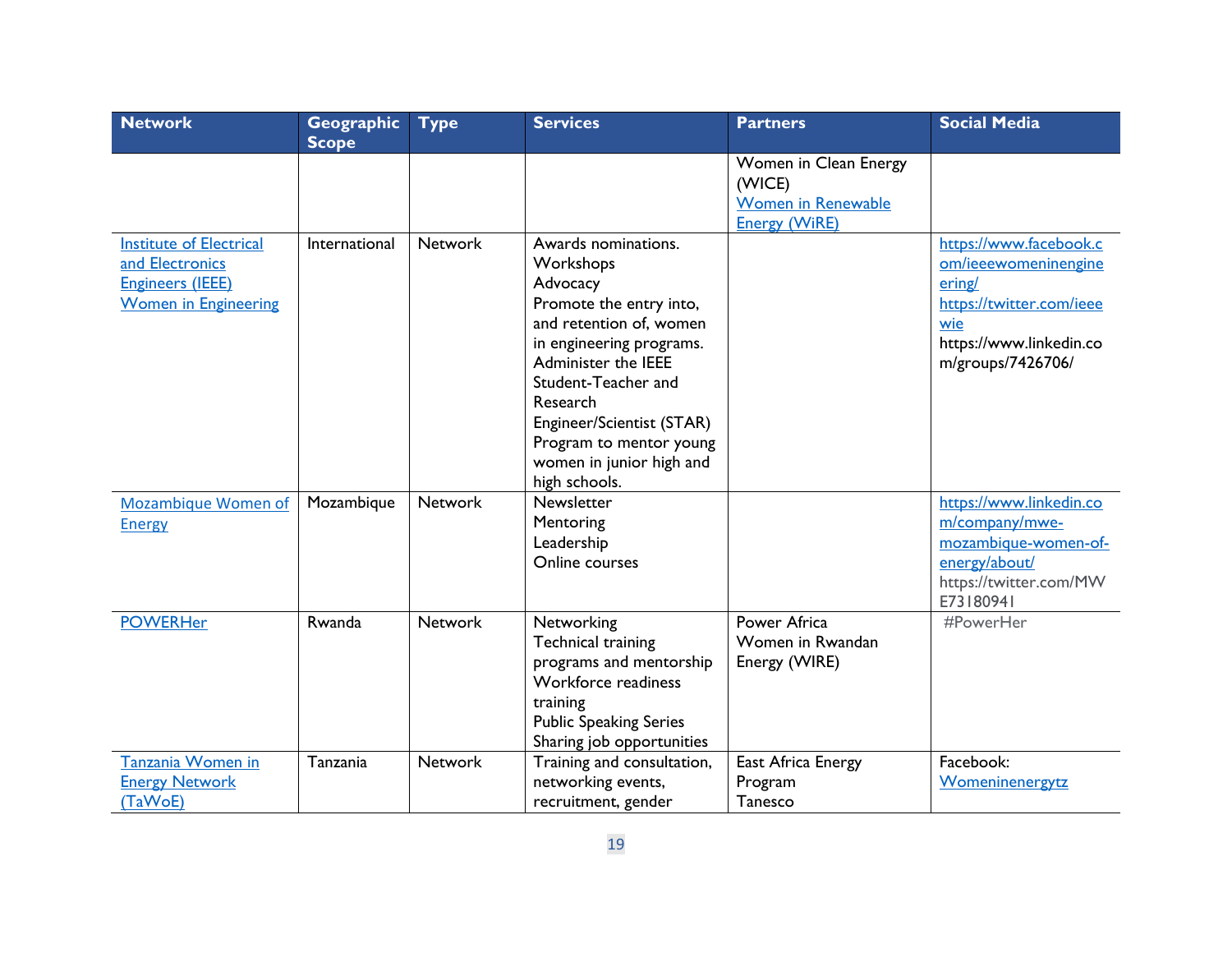| <b>Network</b>                                                                      | Geographic<br><b>Scope</b> | <b>Type</b>                | <b>Services</b>                                                                                                           | <b>Partners</b>                                                                                       | <b>Social Media</b>                                                                                                                                                      |
|-------------------------------------------------------------------------------------|----------------------------|----------------------------|---------------------------------------------------------------------------------------------------------------------------|-------------------------------------------------------------------------------------------------------|--------------------------------------------------------------------------------------------------------------------------------------------------------------------------|
|                                                                                     |                            |                            | auditing, innovation, trade<br>show, and energy auditing                                                                  | Tanzania Ministry of<br>Energy<br><b>AG Energies Co.LTD</b><br>SunKing Co.LTD<br>5. Geothermal Co.LTD | Linked In                                                                                                                                                                |
| <b>Women in African</b><br>Power (WiAP)                                             | Africa                     | <b>Network</b>             | <b>Information Sharing</b><br>Networking<br>Newsletter<br>Strengthening existing<br>networks                              | Power Africa                                                                                          | https://www.linkedin.co<br>m/groups/8364405/                                                                                                                             |
| <b>Women in Clean</b><br><b>Energy</b>                                              | Global                     | Community<br>of practice   | Networking<br>Mentoring<br>Clean energy discussions<br>Professional/career<br>advancement                                 | <b>Epic Service</b><br><b>Pink Petro</b><br>Rita Hausken Leadership<br>Consulting                     | https://leanin.org/circles<br>/women-in-clean-<br>energy                                                                                                                 |
| <b>Women in Energy</b><br>Network (WIEN)                                            | Africa                     | <b>Network</b>             | Networking<br>Professional development<br>Careers                                                                         | Jake Riley Ltd<br><b>MRS</b><br>Deep Blue Energy Services<br>Ltd                                      | @wie_network<br>@WomenInEnergyNet<br>work<br>https://www.facebook.c<br>om/WomenInEnergyNet<br>work/<br>https://www.linkedin.co<br>m/company/women-in-<br>energy-network/ |
| <b>Women for Sustainable</b><br><b>Energy and Climate</b><br><b>Action (W4SECA)</b> | Central<br>Africa          | Non-Profit<br>Organization | Webinar (online and in-<br>person), capacity building,<br>master class, campaign<br>awareness, training, and<br>mentoring | S2 Services, the French<br>embassy in Cameroon,<br>RSE et PDE, AFFPEC,<br><b>CAYSTI</b>               | LinkedIn:<br>www.linkedin.com/com<br>pany/w4seca/<br>Facebook:<br>https://www.facebook.c<br>om/W4SECA/                                                                   |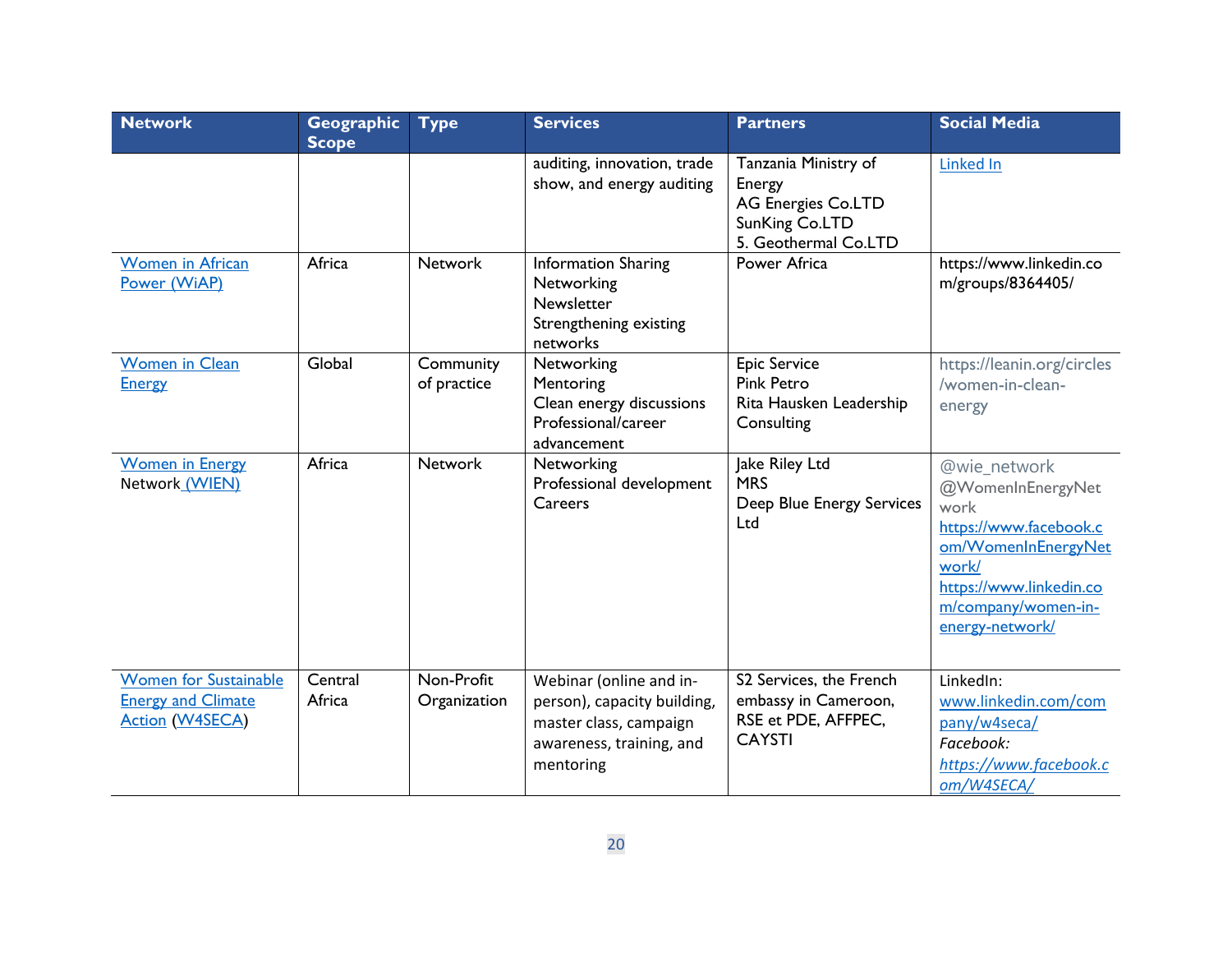| <b>Network</b>                                                     | Geographic<br><b>Scope</b> | <b>Type</b>                                                                                                                        | <b>Services</b>                                                                                                                                                                                                                                       | <b>Partners</b>                                                                                                                                                                                        | <b>Social Media</b>          |
|--------------------------------------------------------------------|----------------------------|------------------------------------------------------------------------------------------------------------------------------------|-------------------------------------------------------------------------------------------------------------------------------------------------------------------------------------------------------------------------------------------------------|--------------------------------------------------------------------------------------------------------------------------------------------------------------------------------------------------------|------------------------------|
|                                                                    |                            |                                                                                                                                    |                                                                                                                                                                                                                                                       |                                                                                                                                                                                                        | Web site:<br>www.w4seca.org/ |
| Women in<br><b>Energy/Ghana</b>                                    | Ghana                      | <b>Network</b>                                                                                                                     | Advancing gender<br>diversity, women's<br>participation, and<br>leadership in the energy<br>sector.                                                                                                                                                   | Ghana's Ministry of Energy                                                                                                                                                                             | #WiE                         |
| Women in<br>Energy/Kenya                                           | Kenya                      | <b>Network</b>                                                                                                                     | Women in Energy<br>Conference<br>Africa Queen of Energy<br>Awards                                                                                                                                                                                     | Ministry of Energy and<br>Petroleum<br>Kenya Power<br><b>Strathmore University</b><br>Kenya Private Sector<br>Alliance<br><b>KfW</b><br>GDC (Geothermal<br>Development Company)<br>Kenyatta University | @WomeninenergyKE             |
| Women in Oil and<br><b>Energy South Africa</b><br>(WOESA)          | South Africa               | The WOESA<br>Group<br>consists of a<br>Non-Profit<br>Company, an<br>operating<br>company, and<br>several<br>investments<br>through | Developing a knowledge<br>base and building capacity<br>amongst women through<br>education and training.<br>Facilitate access to<br>business opportunities<br>Advocacy work for<br>women by participating in<br>drafting legislation and<br>policies. | http://www.woesa.com/w<br>oesa-investment-holdings/                                                                                                                                                    | @WoesaInfo                   |
| <b>Women in Renewable</b><br><b>Energy Association</b><br>(WIRE-A) | Nigeria                    | <b>Network</b>                                                                                                                     | <b>Webinars</b><br>Information sharing<br><b>Employment opportunities</b>                                                                                                                                                                             | <b>Asteven Group</b><br>Jubali Bros Engineering                                                                                                                                                        | @Wirea4green<br>Facebook     |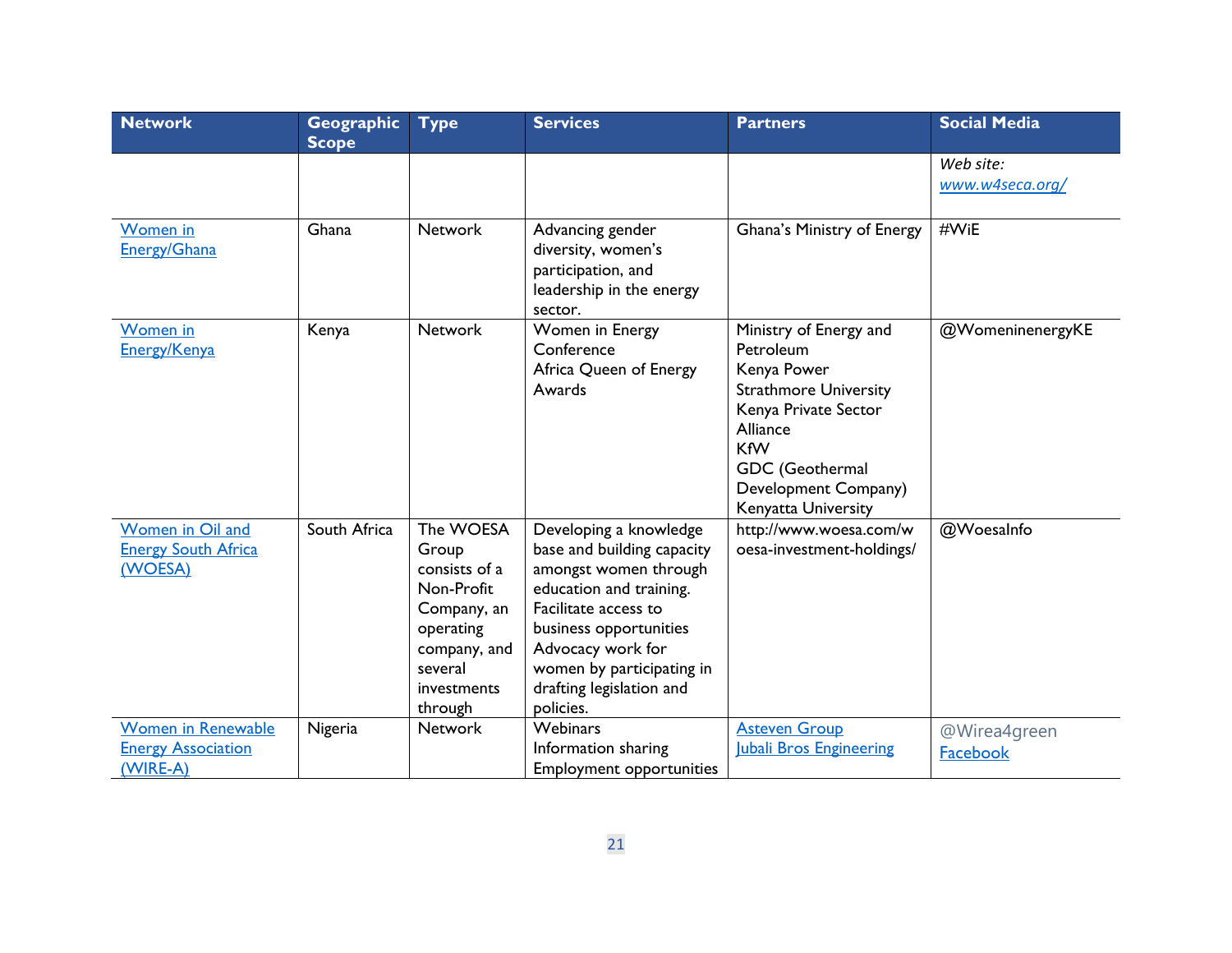| <b>Network</b>                                                          | Geographic<br><b>Scope</b>                                                                                                | <b>Type</b>                                                                                            | <b>Services</b>                                                                                                                                                                                                 | <b>Partners</b>                                   | <b>Social Media</b>                                                                      |
|-------------------------------------------------------------------------|---------------------------------------------------------------------------------------------------------------------------|--------------------------------------------------------------------------------------------------------|-----------------------------------------------------------------------------------------------------------------------------------------------------------------------------------------------------------------|---------------------------------------------------|------------------------------------------------------------------------------------------|
| <b>Women in Renewable</b><br><b>Energy in Africa (W-</b><br><b>REA)</b> | Africa                                                                                                                    | <b>Network</b>                                                                                         | Networking, coaching,<br>mentorship<br>and training opportunities,<br>women will be able to<br>enhance<br>their leadership skills, as<br>well as get information on<br>career<br>opportunities in the<br>sector | <b>International Finance</b><br>Corporation (IFC) | <b>#Energy2Equal</b>                                                                     |
| <b>Harmattan Renewables</b>                                             | Africa, UK,<br>South<br>America                                                                                           | Technical,<br>Commercial,<br>and<br>Environmenta<br>I Advisory in<br>Renewable<br><b>Energy Sector</b> | <b>Technical Advisory &amp;</b><br>Consulting<br><b>Construction Project</b><br>Management<br><b>Asset Management</b>                                                                                           |                                                   | #HarmattanRenewables                                                                     |
| South African Wind<br><b>Energy Association</b>                         | South Africa                                                                                                              | NGO/ Civil<br>Society/<br>Advocacy<br>Body                                                             | Advocacy                                                                                                                                                                                                        | Global Wind Energy<br>Council (GWEC)              | #SouthAfricanWindEner<br>gyAssociation<br>Facebook<br>Twitter: @_sawea                   |
| African Women in<br><b>Business</b>                                     | South Africa,<br>Botswana,<br>Malawi,<br>Eswatini.<br>Zimbabwe,<br>Tanzania,<br>DRC,<br>Zambia,<br>Namibia,<br>Mozambique | SADC-WIB<br>Sec $21 -$<br>register for all<br>the non-profit<br>activities of<br>the<br>Association.   | <b>Sector Webinars</b><br>Capacity Building through<br>training programs<br>Provision of trade<br>platforms for women in<br>the region<br>Transforming public policy<br>and influencing opinion<br>makers       |                                                   | Facebook: AfricanWIB<br>Linkedin: AfricanWIB<br>Youtube: AfricanWIB<br>Twitter: @sadcwib |